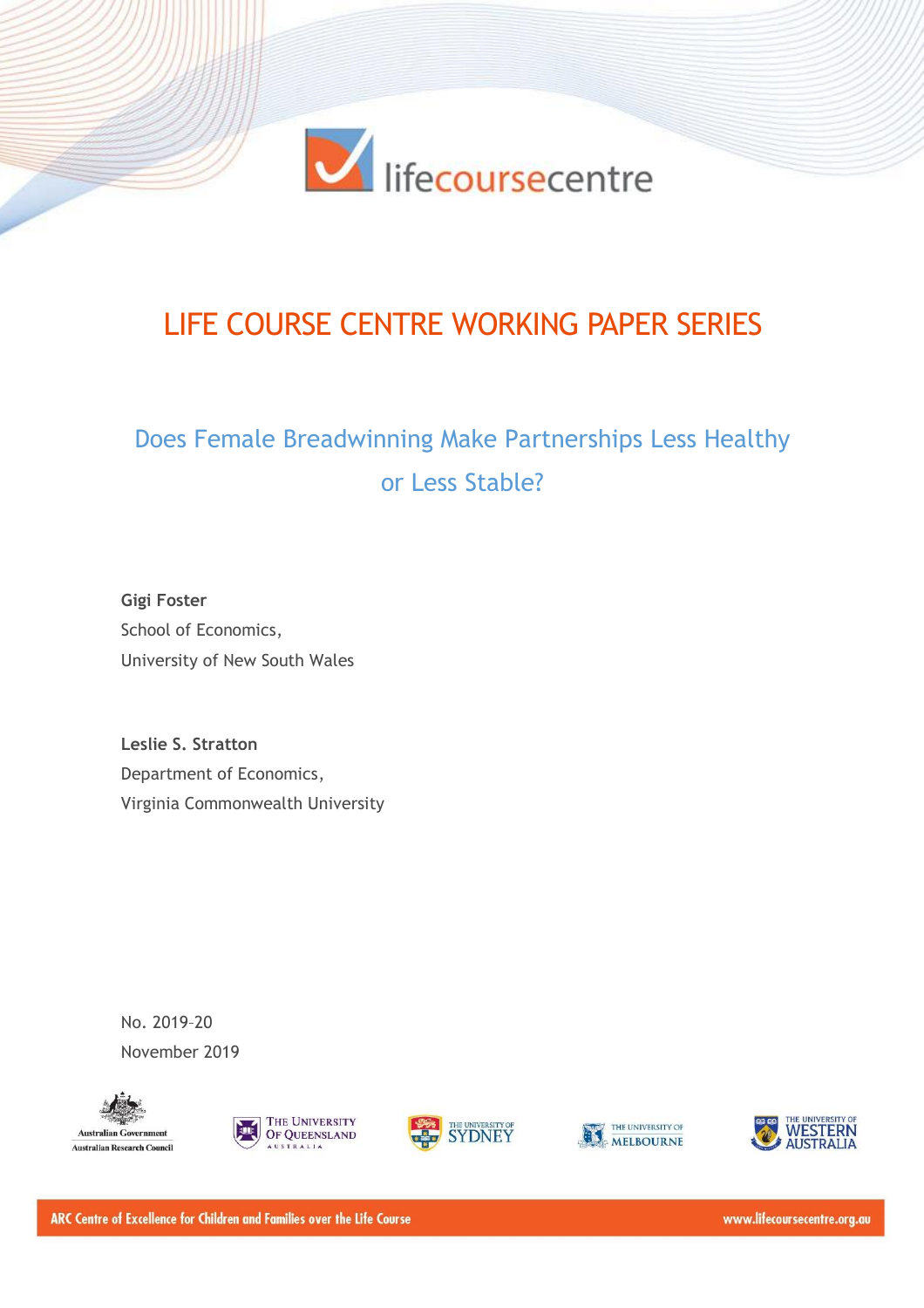## NON-TECHNICAL SUMMARY

Gender wage differentials have received a substantial amount of attention in the literature, the press, and the political sphere. Efforts are underway in many firms and countries to reduce this differential. However, in many countries men are the primary breadwinners for their families, and individuals may purposefully or unconsciously adapt their behaviour to conform with this social norm. Households that violate this social norm may face consequences. Some recent research suggests that marriages suffer when women out-earn their male partners, with partners in female-breadwinning marriages experiencing less satisfaction with the relationship and a higher rate of partnership dissolution. Increasing gender earnings equality could therefore potentially have an adverse effect in other lifestyle dimensions.

We use data from the Household, Income and Labour Dynamics in Australia (HILDA) survey and the U.S. National Longitudinal Survey of Youth 1997 to examine the relation between partnership satisfaction/stability and female breadwinning. The data we use are more recent than those used previously in the literature and encompass both married and cohabiting partnerships. We find only weak evidence of a negative relation, and much of that evidence is concentrated in cohabiting partnerships which are in general less stable than marriages. This result may reflect changing social norms, plus the greater ease with which cohabiting (as compared to married) women who out-earn their partners can repartner. We also find evidence of a continuing negative association between female breadwinning and our partnership health measures for men in less-educated partnerships, consistent with the fact that gender role attitudes tend to be more conservative amongst less-educated individuals. Overall, our results suggest that society is adapting through time to changes in the economic realities facing men and women.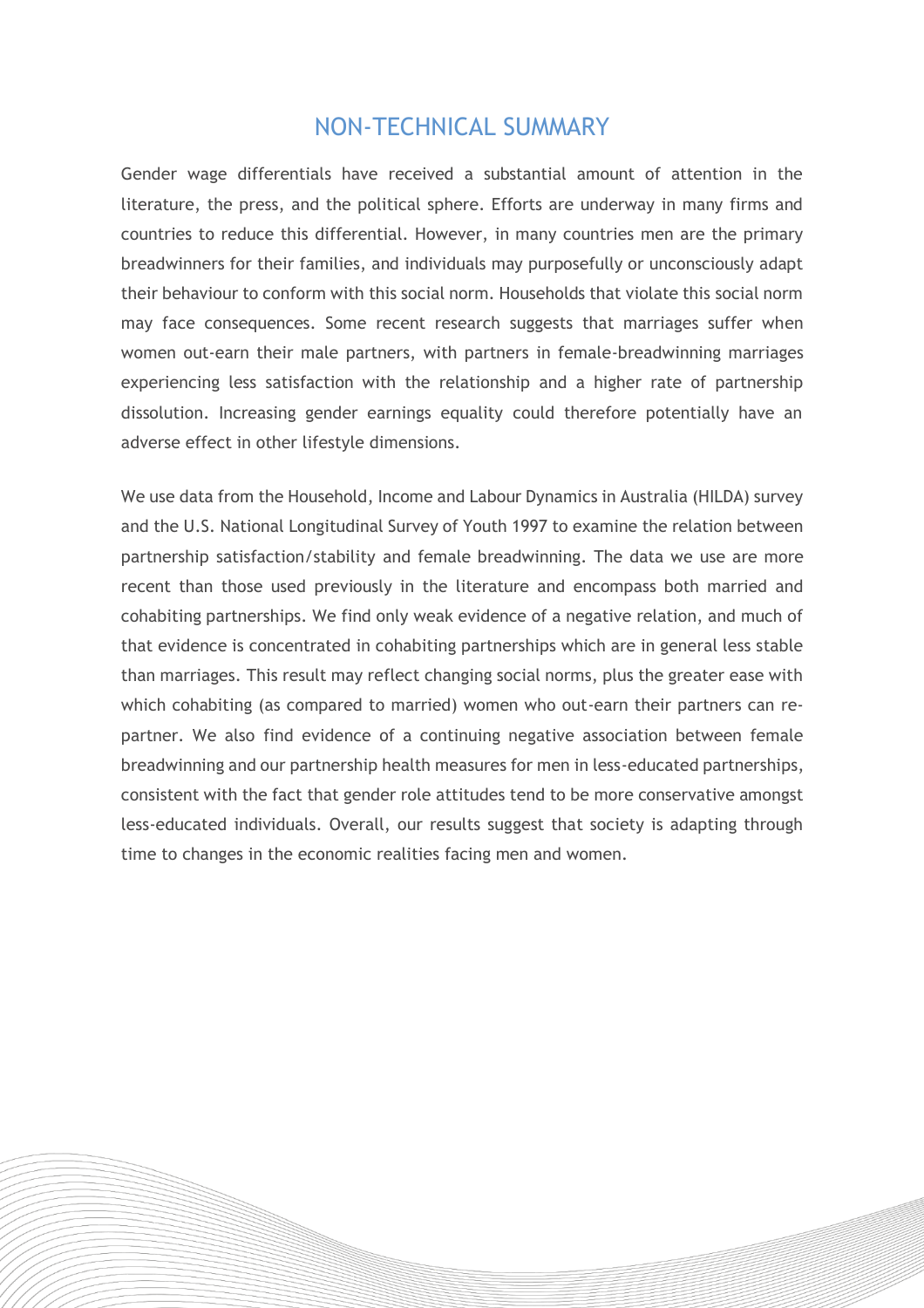## ABOUT THE AUTHORS

**Gigi Foster** is a Professor and Director of Education with the School of Economics at the University of New South Wales in Sydney, Australia. She works in many economic subfields, including education, social influence, behavioral economics, lab experiments, and time use. With support from the Australian Research Council and other bodies, she has published in a wide variety of outlets including *Journal of Public Economics, Quantitative Economics, Journal of Economic Behavior and Organization, Human Relations,* and *Journal of Economic Psychology*. With Peter Martin she co-hosts *The Economists* on ABC Radio National, and in 2019 she was named Young Economist of the Year by the Economic Society of Australia. Email: [gigi.foster@unsw.edu.au](mailto:gigi.foster@unsw.edu.au)

**Leslie S. Stratton** received her Ph.D. in Economics from the Massachusetts Institution of Technology in 1989 and is currently chair and professor at Virginia Commonwealth University in the US. She is an applied econometrician working primarily in the labor economics field. Her research has centered on the time allocation decisions of individuals and households. As such she has explored intra-household time allocation decisions, marital wage differentials, labor supply decisions, and post-secondary enrollment patterns. Her research has been published in such journals as the *Journal of Population Economics, Review of Economics of the Household,* the *Industrial and Labor Relations Review,* the *Journal of Human Resources, Economica,* and *Economics of Education Review.* Email: [lsstratt@vcu.edu](mailto:lsstratt@vcu.edu)

**Acknowledgments:** This paper uses unit record data from the Household, Income and Labour Dynamics in Australia (HILDA) Survey. The HILDA Project was initiated and is funded by the Australian Government Department of Social Services (DSS) and is managed by the Melbourne Institute of Applied Economic and Social Research (Melbourne Institute). The findings and views reported in this paper, however, are those of the authors and should not be attributed to either DSS or the Melbourne Institute. We are greatly indebted to Marianne Bertrand, Emir Kamenica, and Jessica Pan for making their data and code available to us and to James Stratton for outstanding research assistance. All errors remain our own. This research did not receive any specific grant from funding agencies in the public, commercial, or not-for-profit sectors.

DISCLAIMER: The content of this Working Paper does not necessarily reflect the views and opinions of the Life Course Centre. Responsibility for any information and views expressed in this Working Paper lies entirely with the author(s).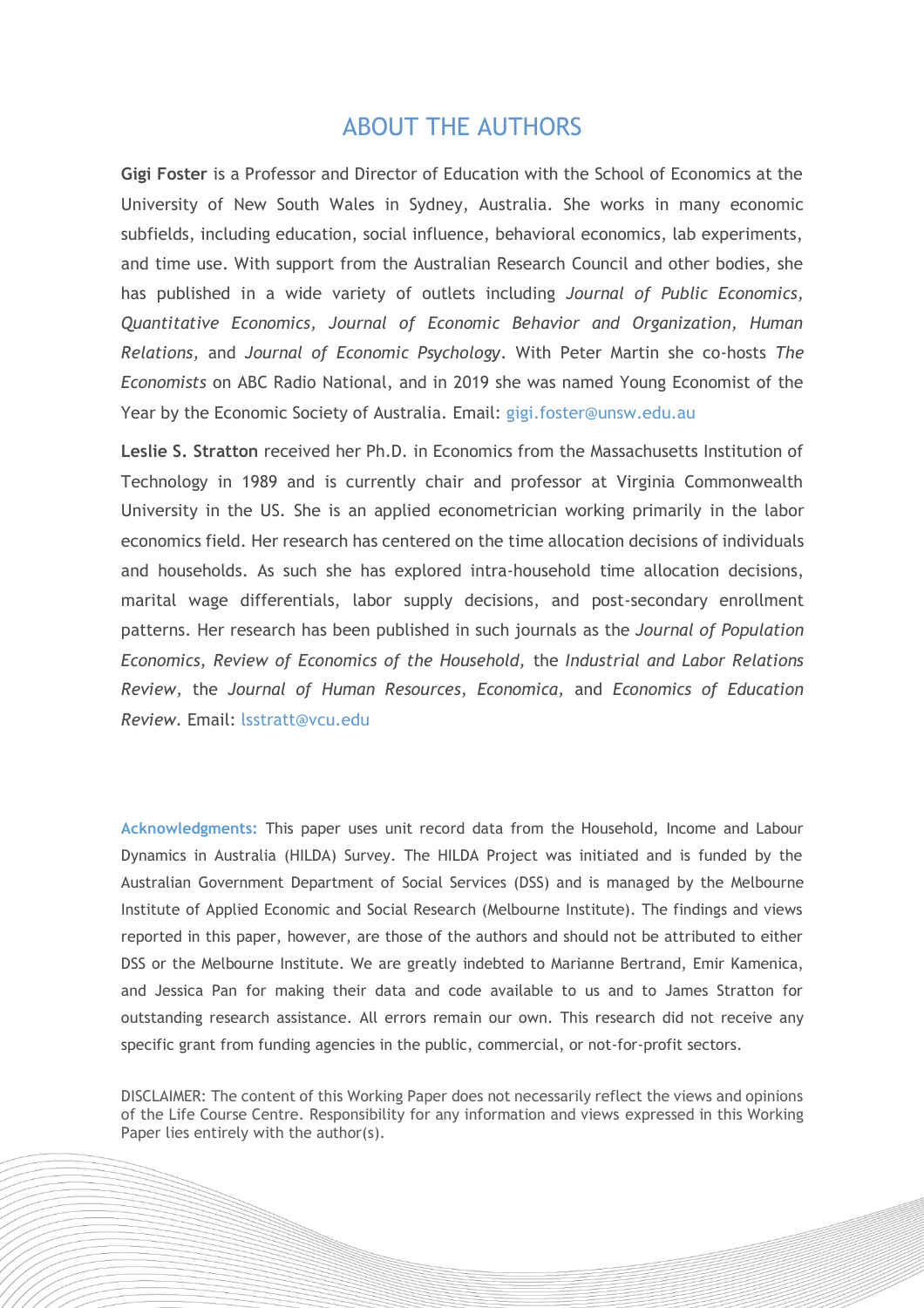## **ABSTRACT**

Social norms can have a persistent influence on outcomes. Since the end of the second World War, men have been most households' primary breadwinners in the developed world, and US data from the late twentieth century suggests violation of this norm stresses partnerships. Is this still true? We examine whether female breadwinning makes partnerships less healthy or less stable using more recent US and Australian data. We find a much more modest association, and one that primarily affects young people in cohabiting partnerships and men in less educated partnerships. We interpret these results as reflecting changing social norms, plus the greater ease with which cohabiting women who out-earn their partners can re-partner.

**Keywords:** marital dissolution; satisfaction; economics of gender; social norms; earnings differentials

**Suggested citation**: Foster, G. & Stratton, L. S. (2019). 'Does Female Breadwinning Make Partnerships Less Healthy or Less Stable?'. *Life Course Centre Working Paper Series*, 2019- 20. Institute for Social Science Research, The University of Queensland.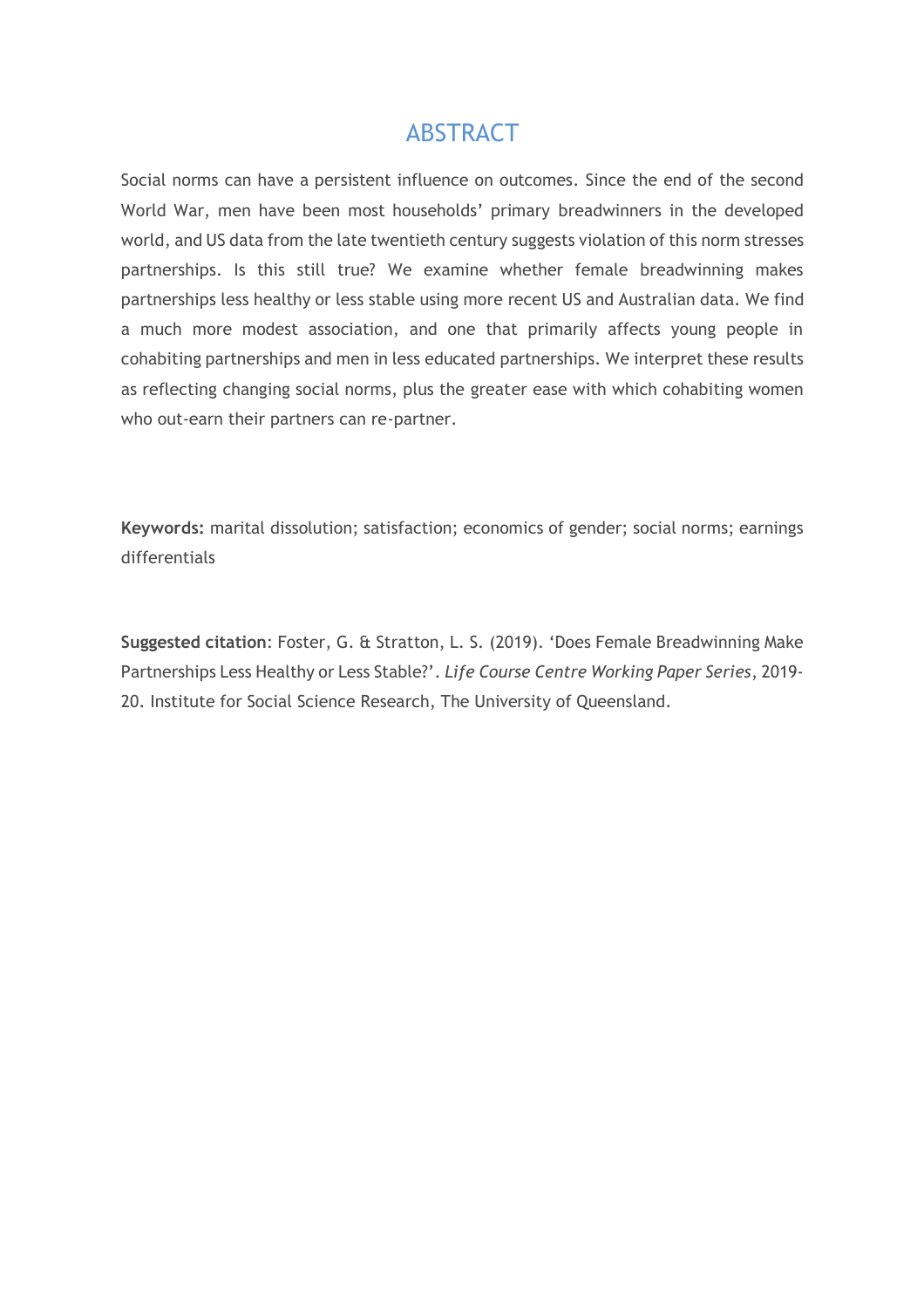## **1. Introduction**

Examining histograms of women's share of the earned income in mixed-gender US households, Bertrand, Kamenica and Pan (2015) – hereafter BKP – document a sharp decline in density beyond the 50% mark. They follow this observation with econometric evidence of a negative association between female breadwinning and (a) marital satisfaction and (b) partnership stability. They argue that these results, based on data from a variety of national surveys fielded from the late 1960s through the early 2000s, are consistent with US residents' adherence to a norm proscribing that a wife should not earn more than her husband. The implication is that realizing female empowerment in practical terms within the household may create stress – possibly even for women themselves – and that this stress may act as an obstacle to social change.

Yet much has changed in the last fifty years. Academics have perceived these changes – witness the title of Blau et al.'s 2006 edited volume, "The Declining Significance of Gender?" – many of which are reflected in simple statistics. In 1967, only 46% of married women were employed and they contributed only about 26% of family income. In 2015 the comparable figures were 61% and 37%. Gender wage differences also declined significantly during this time period, with full-time, year-round female workers' wages hovering around 60% of comparable male wages in 1967 and 80% in 2015. Consequently, among increasingly prevalent dual-earner households, women earned more than their partners 17.8% of the time in 1987 and 29.3% of the time in 2015 (Bureau of Labor Statistics, 2017).

Social norms related to gender, power, and money seem to be adapting to reflect these changes. For example, while almost 50% of US respondents to the General Social Survey reported that they thought it was better for men to earn the money and women to keep house in 1986, in 2016 only 27% of adults held that opinion (Allred 2018). Yet, social norms are multifaceted and can have both contemporaneous and lasting effects, as documented in Charles et al. (2018). Have the changes in outward economic realities over the past 50 years led to commensurate reductions in individuals' adherence to traditional gender norms, or have individuals continued to adhere to traditional gender norms even as economic roles have in reality become less gendered, potentially causing stress for those individuals and the partnerships they form? Using US data from 1968 to 2009, Schwartz and Gonalons-Pons (2016) find a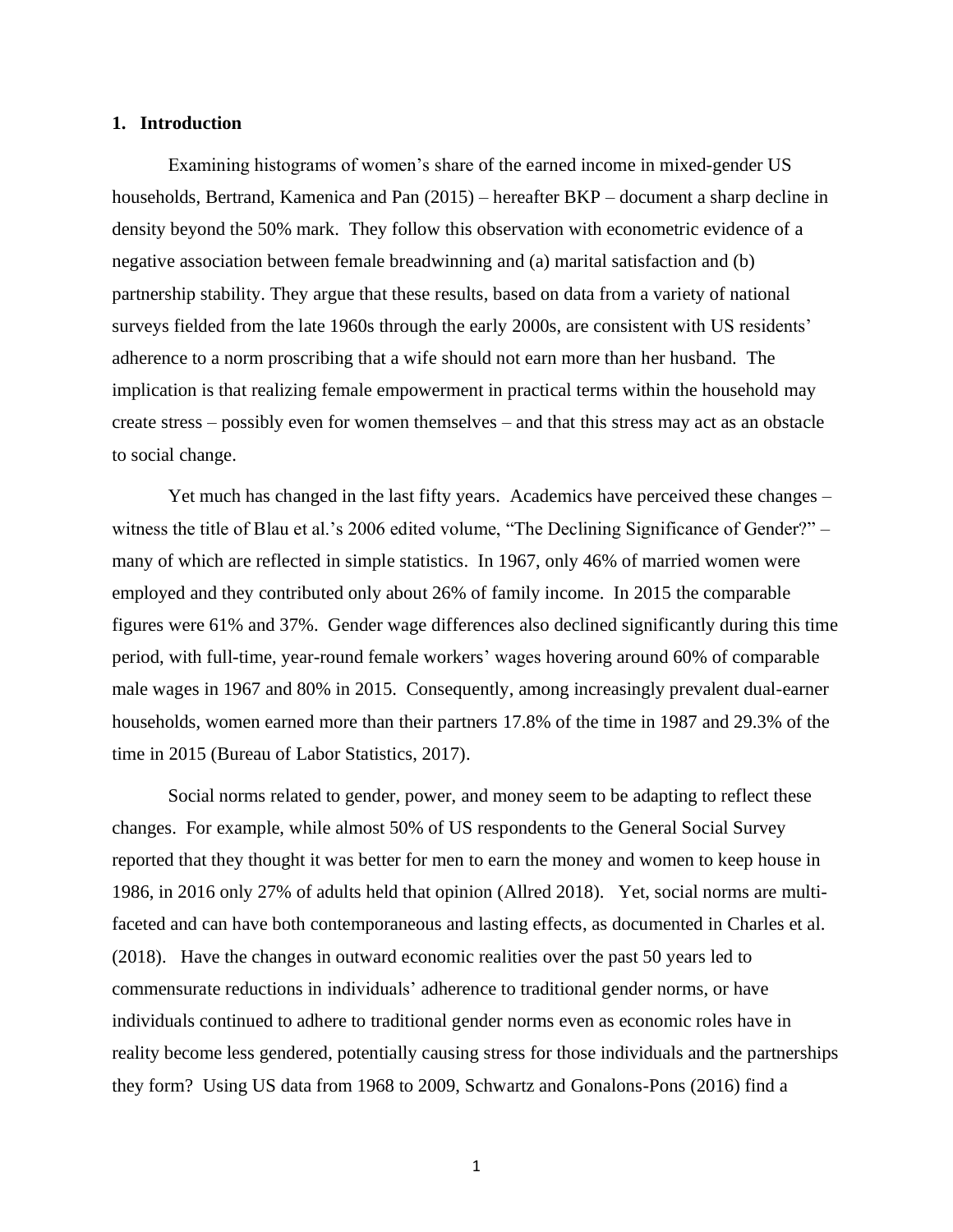positive link between female breadwinning and divorce risk for marriages formed in the 1960s and 1970s, but not for marriages formed in the 1990s, suggesting that members of later birth cohorts may adhere to updated norms that do not stress partnerships experiencing female breadwinning. However, this mechanism remains speculative, as the data used by Schwartz and Gonalons-Pons do not include measures of marital stress or satisfaction. Such measures would capture the presumed mechanism connecting female breadwinning to partnership dissolution, and are shown in Sayer and Bianchi (2000) to be stronger direct predictors of marital dissolution than measures of the economic power of the woman. Further, the analysis in Schwartz and Gonalons-Pons (2016) only considers marriages, despite the trend away from marriages and towards cohabitations that may experience a different association between female breadwinning and partnership health.

In this paper, we estimate the relation between female breadwinning and a suite of subjective and objective measures of relationship health and stability, using parallel analysis of more recent data from two developed Western countries on both married and cohabiting mixedgender partnerships. We begin by replicating BKP's analysis using their original data, and then we turn to data from the  $21<sub>st</sub>$  century – specifically, the National Longitudinal Survey of Youth 1997 (NLSY 1997) and the Household, Income and Labour Dynamics in Australia (HILDA) data, drawn beginning in 2001.<sup>1</sup> With our more recent data, we broaden the analysis to examine cohabiting as well as married couples. We also more clearly distinguish between the implications of results from ordinary least squares (OLS) and fixed effects (FE) specifications. Our raw histograms are similar to those shown in BKP, though less stark particularly for cohabiting couples, but our econometric results do not mimic their findings either for the US or for Australia. We find a much weaker link between female breadwinning and both marital dissolution and marital quality, with some evidence that female breadwinning has more significant consequences for young cohabiting couples. Our results taken together are consistent

<sup>1</sup> Other recent studies applying the BKP method include Zinovyeva and Tverdostup (2018), who conclude using Finnish data that the post-50% drop-off in female income share is mainly a reflection of income convergence for coworking spouses and Wieber and Holst (2015), who find that the post-50% drop-off is significantly smaller in eastern as opposed to western Germany, a result they attribute to the less strict gender role norms in eastern Germany. Folke and Rickne (forthcoming) take a slightly different approach, looking at the impact of job promotions on marital dissolution in Sweden. They find that women but not men who are promoted have double the probability of divorcing in the subsequent eight years as compared to women who are not promoted, and that this effect is strongest for couples who appear to have more conservative gender role attitudes.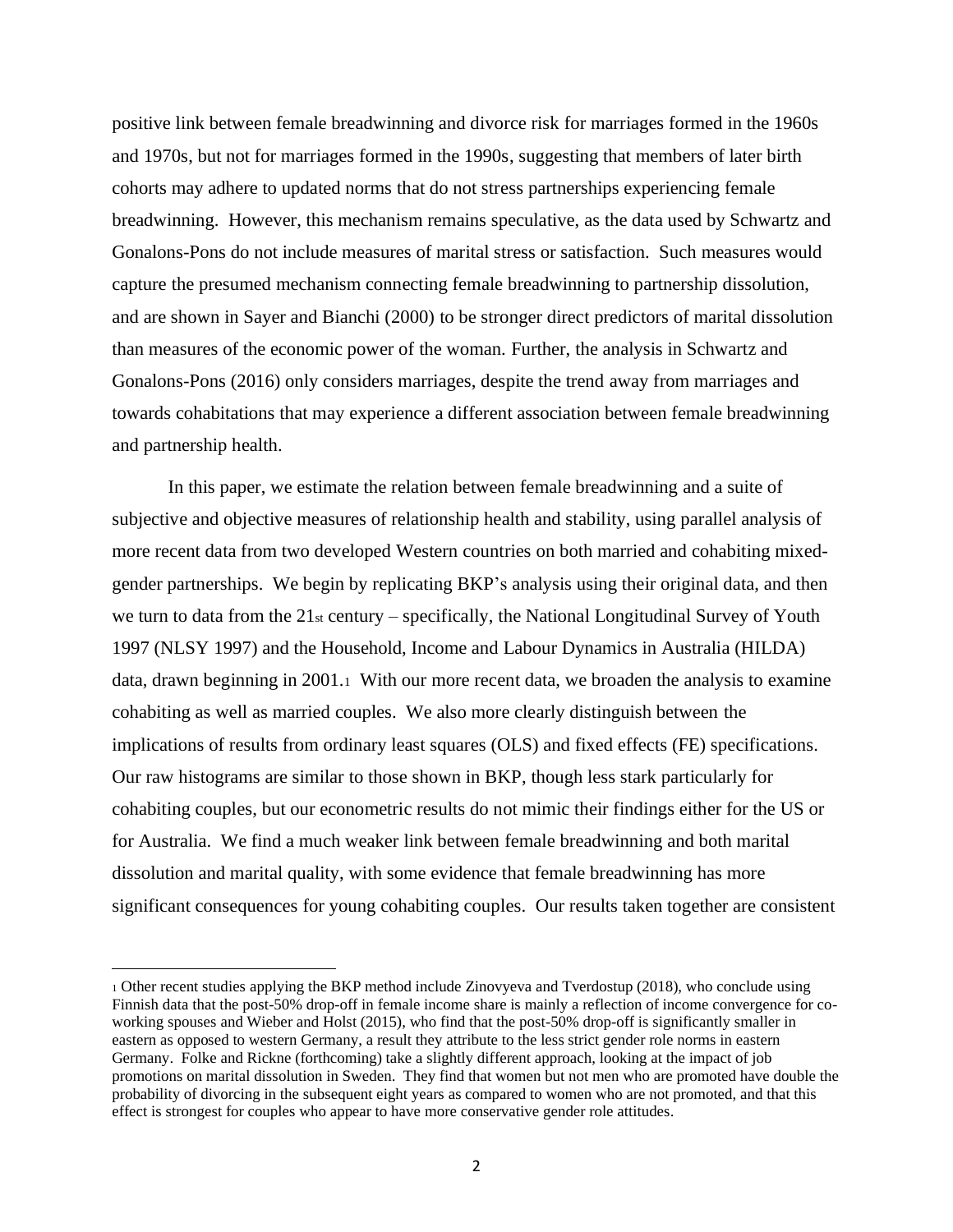with (1) a decline over time in the perceived relevance of a male breadwinning norm and (2) the relationship quality and partnership stability of cohabiting couples being more sensitive than that of married couples to female breadwinning.

## **2. Replication of BKP**

We begin by replicating BKP's results regarding the impact of female breadwinning on marital dissolution and satisfaction. We run identical models on their original samples and on sub-samples of their original data defined by age and education.<sup>2</sup> In all models, the focal independent variable is an indicator for whether the woman in the partnership earned more than the man in the recent past (henceforth termed "female breadwinning"), and the suite of control variables includes the natural log of his, her, and household income in that same recently-past period; separate dummy variables identifying female and male single-earner couple households in that same period; his and her age and quadratics thereof; and region/state dummies.<sup>3</sup>

BKP's cross-sectional OLS regressions use reported earnings measures from 1986 and model the following outcomes from the NSFH:

1. *HappyMarriage* (contemporaneous), identifying respondents who, in 1987/88 when asked "Taking things all together, how would you describe your marriage?", reply "Very Happy" (7 on a scale of 1 to 7).

2. *MarriageTrouble* (over the past year), identifying respondents who in 1987/88, when asked "During the past year, have you ever thought that your marriage might be in trouble?´, reply "Yes".

3. *DiscussSeparation* (over the past year)*,* identifying respondents who in 1987/88 indicate they have "During the past year, … discussed the idea of separating?".

<sup>2</sup> We thank BKP for sending us the code that enabled us to perform these replications. Note that we do not intend to replicate all models whose results BKP report in their paper: our concern is only with the models of relationship dissolution and satisfaction as predicted by female breadwinning plus controls.

<sup>3</sup> The NSFH results include controls for his and her race as well as education and, in the models of outcomes 1 through 3 as listed in the text, a dummy indicating the gender of the respondent. The PSID results include year dummies, one-interview-lagged income measures, and in the specifications we replicate, controls for household composition and couple-specific fixed effects.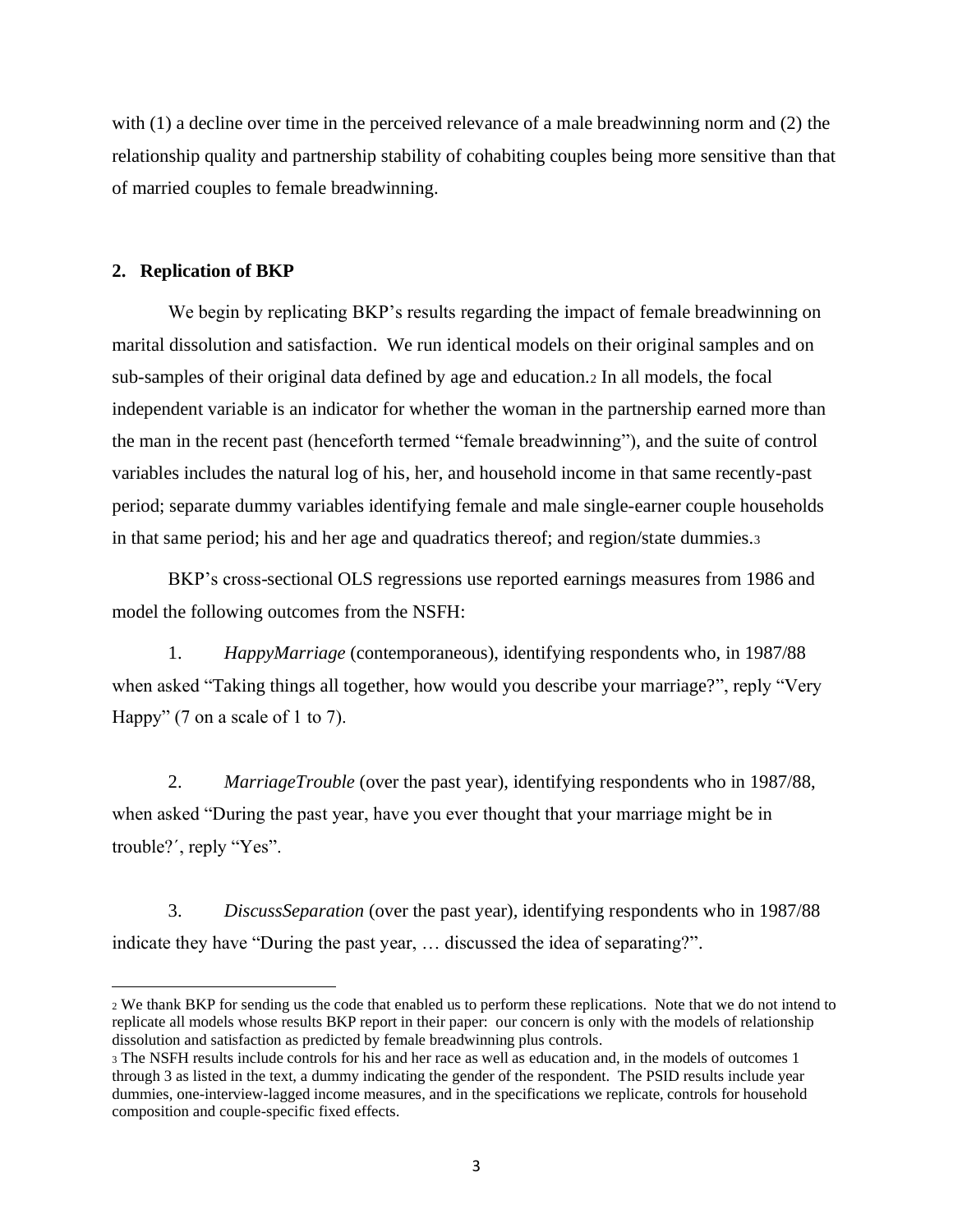4. Marital dissolution (taking a value of 1 if the marriage observed at the time of the 1987/88 interview is no longer intact at the time of the second interview which was conducted in 1992/94, 52 to 88 months following the first interview). The sample is in this case restricted to those interviewed in the second wave.

BKP's FE regressions use reported earnings from the prior calendar year and model marital dissolution for couples in the PSID.4 Marital dissolution in the following year is reported in the PSID's marital history file (a separate file created by PSID administrators containing histories of marriages observed over the span of the survey years) or inferred by the absence of subsequent couple, but not respondent, surveys.

|                              |             | <b>NSFH Results (OLS)</b> |             |                | PSID Results (FE) |             |
|------------------------------|-------------|---------------------------|-------------|----------------|-------------------|-------------|
|                              | Dissolution | Marriage                  | Marriage    | <b>Discuss</b> | Dissolution       | Dissolution |
|                              |             | Happy                     | Trouble     | Separation     | (a)               | (b)         |
| <b>Full Sample:</b>          |             |                           |             |                |                   |             |
| Wife Earns More              | $0.0623**$  | $-0.0679***$              | $0.0818***$ | $0.0684***$    | 0.0031            | 0.0035      |
|                              | (0.0246)    | (0.0262)                  | (0.0243)    | (0.0190)       | (0.0023)          | (0.0024)    |
| Lagged Wife Earns More       |             |                           |             |                | $0.0050**$        | $0.0077***$ |
|                              |             |                           |             |                | (0.0025)          | (0.0026)    |
| Number of Observations       | 3,439       | 7,659                     | 7,520       | 7,507          | 72,169            | 69,454      |
| Number of Fixed Effects      |             |                           |             |                | 7,893             | 6,425       |
|                              |             |                           |             |                |                   |             |
| <b>More Educated Sample:</b> |             |                           |             |                |                   |             |
| Wife Earns More              | $0.1193***$ | $-0.0846*$                | $0.0875**$  | $0.0910***$    |                   | $-0.0006$   |
|                              | (0.0374)    | (0.0432)                  | (0.0415)    | (0.0319)       |                   | (0.0041)    |
| Lagged Wife Earns More       |             |                           |             |                |                   | 0.0042      |
|                              |             |                           |             |                |                   | (0.0048)    |
| Number of Observations       | 1,195       | 2,540                     | 2,498       | 2,492          |                   | 8,248       |
| Number of Fixed Effects      |             |                           |             |                |                   | 748         |
| <b>Less Educated Sample:</b> |             |                           |             |                |                   |             |
| Wife Earns More              | $-0.0053$   | $-0.0389$                 | 0.0536      | 0.0250         |                   | 0.0024      |
|                              | (0.0432)    | (0.0467)                  | (0.0417)    | (0.0286)       |                   | (0.0029)    |
| Lagged Wife Earns More       |             |                           |             |                |                   | $0.0094***$ |
|                              |             |                           |             |                |                   | (0.0033)    |
|                              |             |                           |             |                |                   |             |

## Table I Replicating BKP

<sup>4</sup> Data related to relationship quality are not available in the PSID, which first measured phenomena akin to satisfaction or happiness in 2016, as part of a "Wellbeing and Daily Life" component.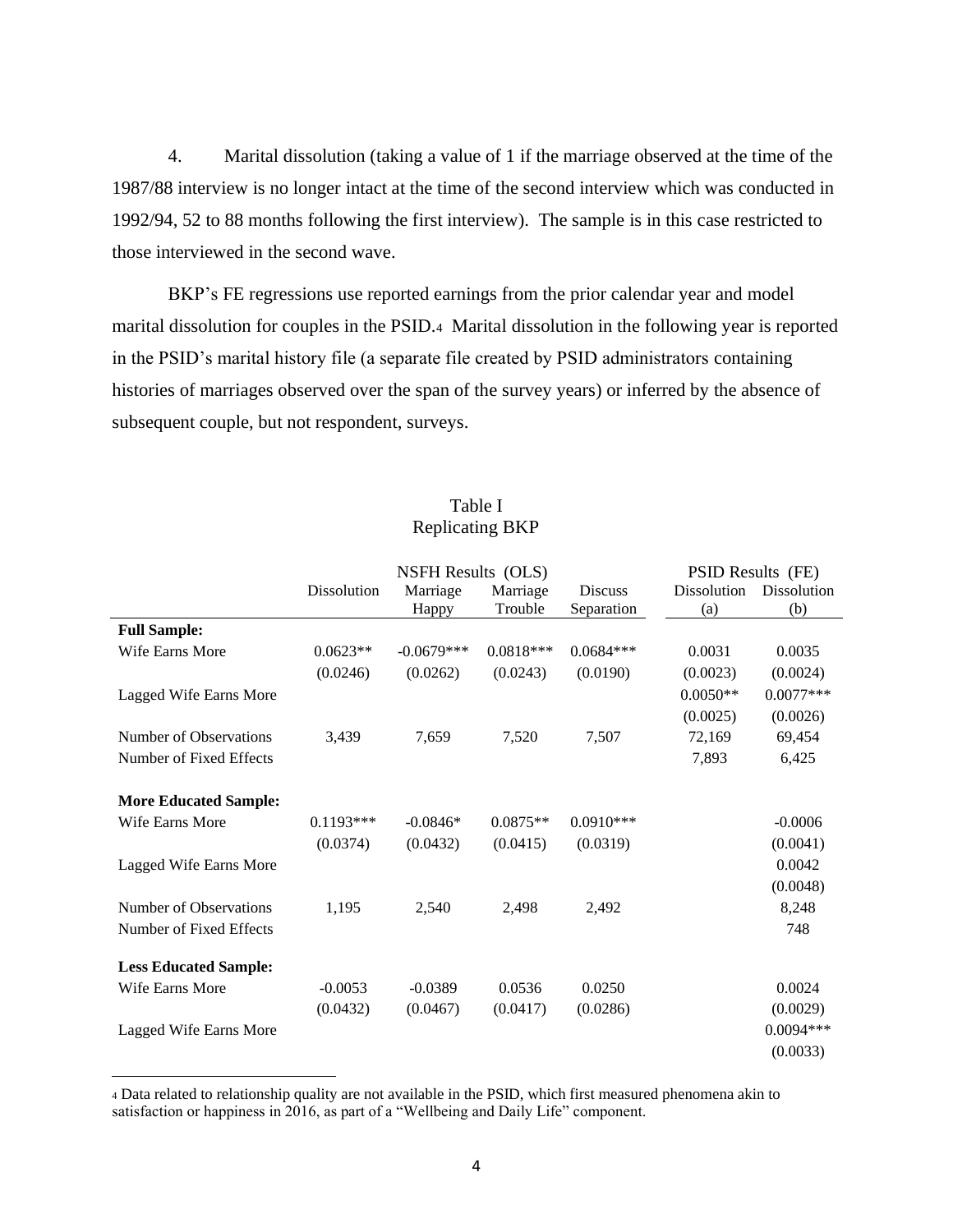| Number of Observations<br>Number of Fixed Effects | 1,266      | 2,993       | 2,934       | 2,929       | 48,496<br>4,131 |
|---------------------------------------------------|------------|-------------|-------------|-------------|-----------------|
| <b>Older Sample:</b>                              |            |             |             |             |                 |
| Wife Earns More                                   | $0.0798**$ | $-0.0653*$  | $0.1077***$ | $0.1010***$ | 0.0038          |
|                                                   | (0.0318)   | (0.0392)    | (0.0348)    | (0.0269)    | (0.0027)        |
| Lagged Wife Earns More                            |            |             |             |             | 0.0015          |
|                                                   |            |             |             |             | (0.0028)        |
| Number of Observations                            | 1,724      | 3,869       | 3,798       | 3,791       | 40,362          |
| Number of Fixed Effects                           |            |             |             |             | 4,047           |
| <b>Younger Sample:</b>                            |            |             |             |             |                 |
| Wife Earns More                                   | 0.0384     | $-0.0803**$ | 0.0424      | 0.0242      | 0.0025          |
|                                                   | (0.0399)   | (0.0328)    | (0.0329)    | (0.0266)    | (0.0046)        |
| Lagged Wife Earns More                            |            |             |             |             | $0.0152***$     |
|                                                   |            |             |             |             | (0.0050)        |
| Number of Observations                            | 1,715      | 3,790       | 3,722       | 3,716       | 28,695          |
| Number of Fixed Effects                           |            |             |             |             | 4,254           |

(a) Note these standard errors have been adjusted to correct for singleton observations and are somewhat smaller than those reported by BKP.

(b) Singleton observations are dropped and each partner's age has been adjusted to that first reported and incremented by wave to address the inconsistent age reporting in the PSID. The sample is then selected based on this age.

In both the case of the NSFH and the PSID, "More Educated" means both partners have some college or more, "Less Educated" means neither partner has more than a high school degree, "Older" means the wife is at least age 35, and "Younger" means the wife is less than age 35.

All specifications include the log of her earnings, the log of his earnings, the log of household earnings, dummy variables identifying households in which she earns all or none of the household income, and quadratics in each partner's age. The PSID specifications also include lagged values of all the income variables.

The NSFH specifications include controls for region (3) and each partner's education (4) and race (3). In the case of the satisfaction measures a dummy for the respondent's gender is also included.

The PSID specifications include 33 year dummies and 56 region dummies.

Robust standard errors in parentheses: \*\*\*  $p<0.01$ , \*\*  $p<0.05$ , \*  $p<0.1$ 

Table I shows the results of these models for the full samples used by BKP and for subsamples of marriages with older (over 35, born mostly during the Second World War) and younger (under 35, born mostly in the late 1950s) women, and with more-educated and lesseducated partnerships. We see that in the OLS results using the NSFH, the primary marriages in which female breadwinning has either a negative effect on marital satisfaction or a positive effect on dissolution are those of highly-educated individuals and those including women over the age of 35. OLS estimates based on the PSID sample (not reported here) do not yield statistically significant results, whether dissolution is measured one or, to more closely match the NSFH timeline and recognize that ending a marriage takes time, two years into the future. However,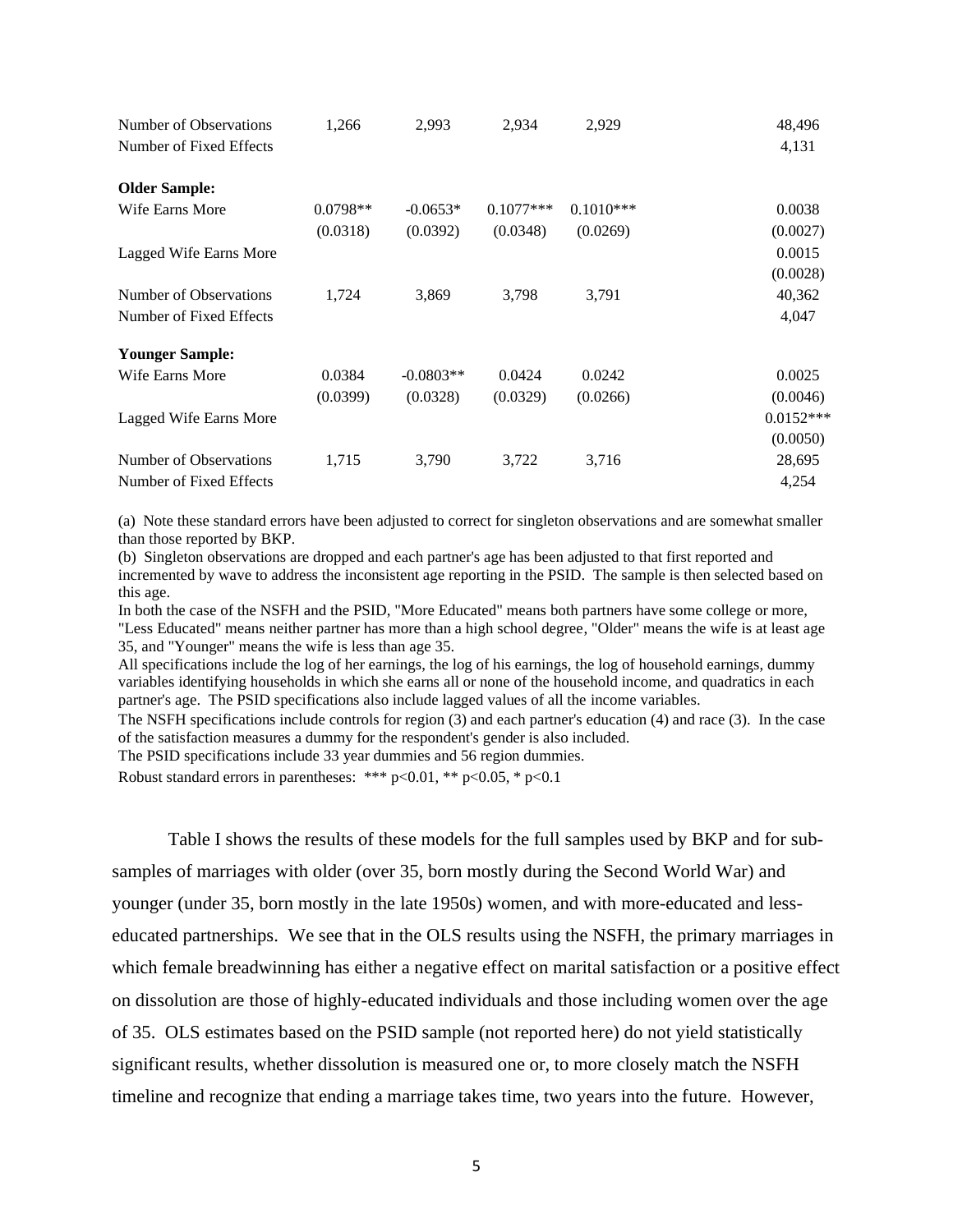couple-specific FE estimates from the PSID do indicate that female breadwinning and marital dissolution are positively related. BKP's preferred FE model includes an indicator for female breadwinning in the most recent period as well as a measure calculated from the previous wave. As shown in Table I, only the lagged measure has a statistically significant coefficient.5 The PSID subsample results also differ from the NSFH results in that female breadwinning is positively associated with dissolution for less-educated, versus more-educated, and for younger, versus older, respondents. These results are robust to alternative specifications including cubics in each partner's log earnings, a continuous measure of her share of the couple's earnings, and controls for household composition.

While at first glance the differences between the cross-sectional (OLS) and fixed-effects (FE) results may seem counter-intuitive, they could be seen as broadly consistent with declining relevance of the male breadwinning norm together with the phenomenon of positive assortative matching based on permanent income. This latter force is shown in Binder and Lam (2018) to be capable of generating the sharp drop-off in density above the 50% point in a histogram of female income share, under the assumption that there is a population-wide gender gap in permanent income, an assumption that matches reality for the time period covered in this sample. That young couples transitioning into female breadwinning in the PSID are more likely to separate while young couples with female breadwinners in the NSFH are not may indicate that younger couples are not as stressed by female breadwinning in steady state, due to generational changes in social norms, but that a young partnered woman may perceive a transition into her breadwinning – in a world with higher male than female income on average and within partnerships – as a signal that she could find a higher-earning partner. Her youth and the youth of the partnership make such a prospect more realistic and the separation less personally costly than it would be for an older woman in a partnership of more years' duration. By contrast, only those partnerships containing older women are impacted by female breadwinning in the NSFH cross-sectional models due, we conjecture, to the greater importance of the male breadwinning norm for their cohort than for the younger cohort.

<sup>&</sup>lt;sup>5</sup> In Table 1 we provide FE estimates (column a) using the same sample as BKP but correcting the standard errors for singleton observations. We also provide FE estimates (column b) correcting for inconsistent age reporting. The results are robust to these minor edits. Note further that interviews were conducted annually from 1968 through 1997 and biennially from 1999 through 2007, meaning that the lagged measure of female breadwinning may be from one or two years prior.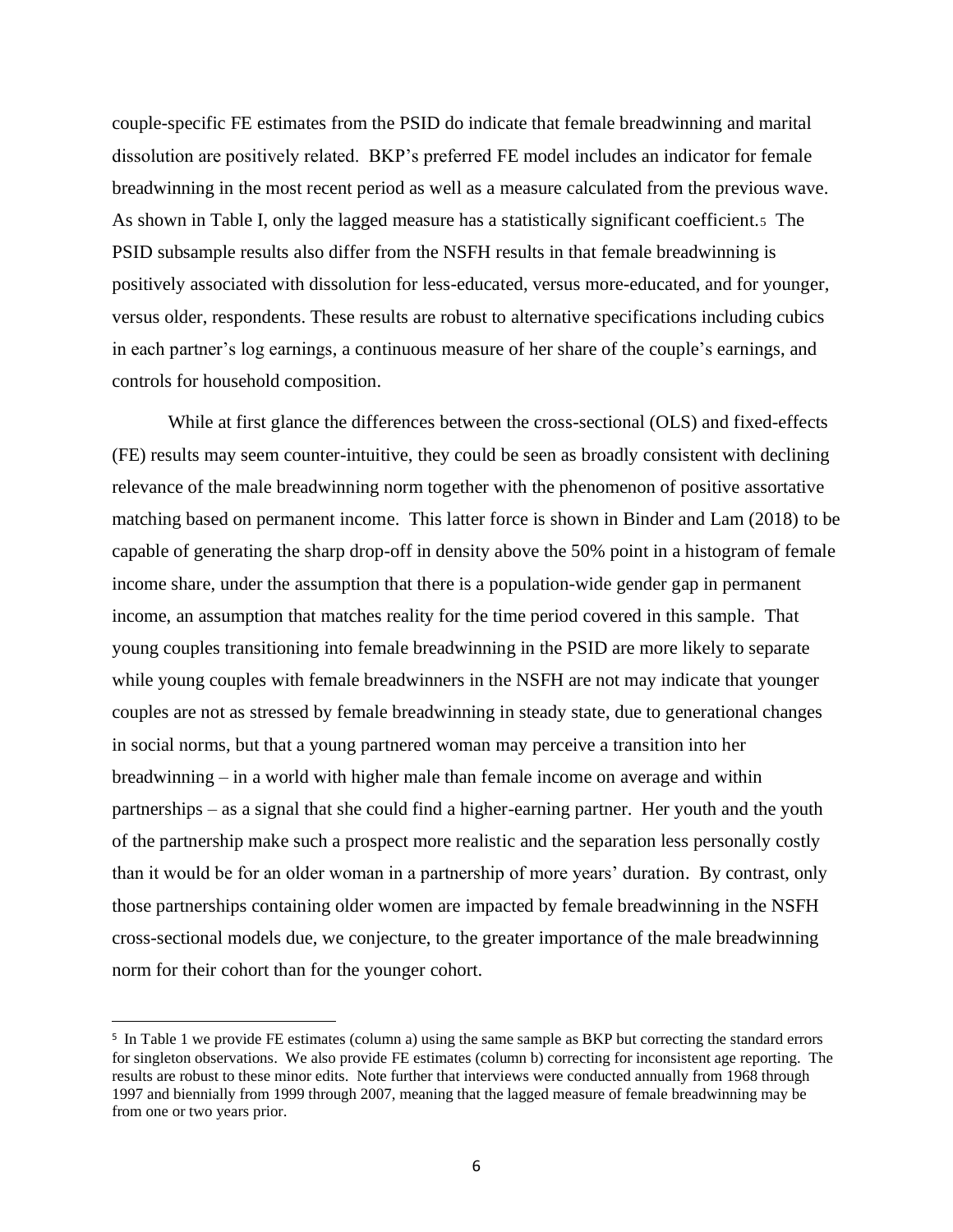The cross-sectional results by education lend further support to this story. In a world with positive assortative matching on income, skill-biased technological change has meant that more educated women are more able than less educated women to be able to find a higherearning partner if they choose to dissolve their current partnership. Because the woman's access to higher-earning alternative partners is greater in more highly-educated couples, we see the negative effects of female breadwinning mainly for such couples in the NSFH cross-section.6 In the fixed effects specifications using the PSID, the effect of lagged female breadwinning is a positive and significant predictor of marital dissolution for less educated but not for more educated women and their partners, running counter to the mechanisms suggested above. Further investigation reveals that in the PSID and NSFH data, between 33% and 51% of the women in less-educated partnerships who out-earn their partners earn all of the household's income, compared to only 20% of those in more-educated partnerships. It may be that the higher risk of dissolution associated with transitioning to female breadwinning for these less-educated partnerships arises from more impactful coincident stressors, such as the loss of job and/or health of the man. This conjecture is supported by the far higher incidence of poor male health reports in less-educated NSFH partnerships in which women earn all the money (10.4%, compared to 1.8% in highly-educated female-breadwinning partnerships). However, the sub-sample of moreeducated couples with lagged income in the PSID is small relative to the sub-sample of lesseducated couples, so the apparent difference in effect significance by education level may be spurious.

### **3. Emergent Hypotheses and Empirical Implications**

BKP's stated interpretation of the finding that the wife's relative earnings positively relate to the probability of a couple's divorce is predicated on the assumption that one or both partner's utility functions include not only all the usual arguments, but also a measure of the degree to which the partnership conforms to a social norm that the husband should be the primary breadwinner. Deviations from this norm presumably then reduce the stream of utility flows from the partnership for at least one of the partners, and would lead a partnership to dissolve if this negative effect is large enough to push the perceived future value of the

<sup>6</sup> Ong, Yu, and Zhang (2018) provide an alternative story of marriage-matching dynamics as women's incomes have risen in China.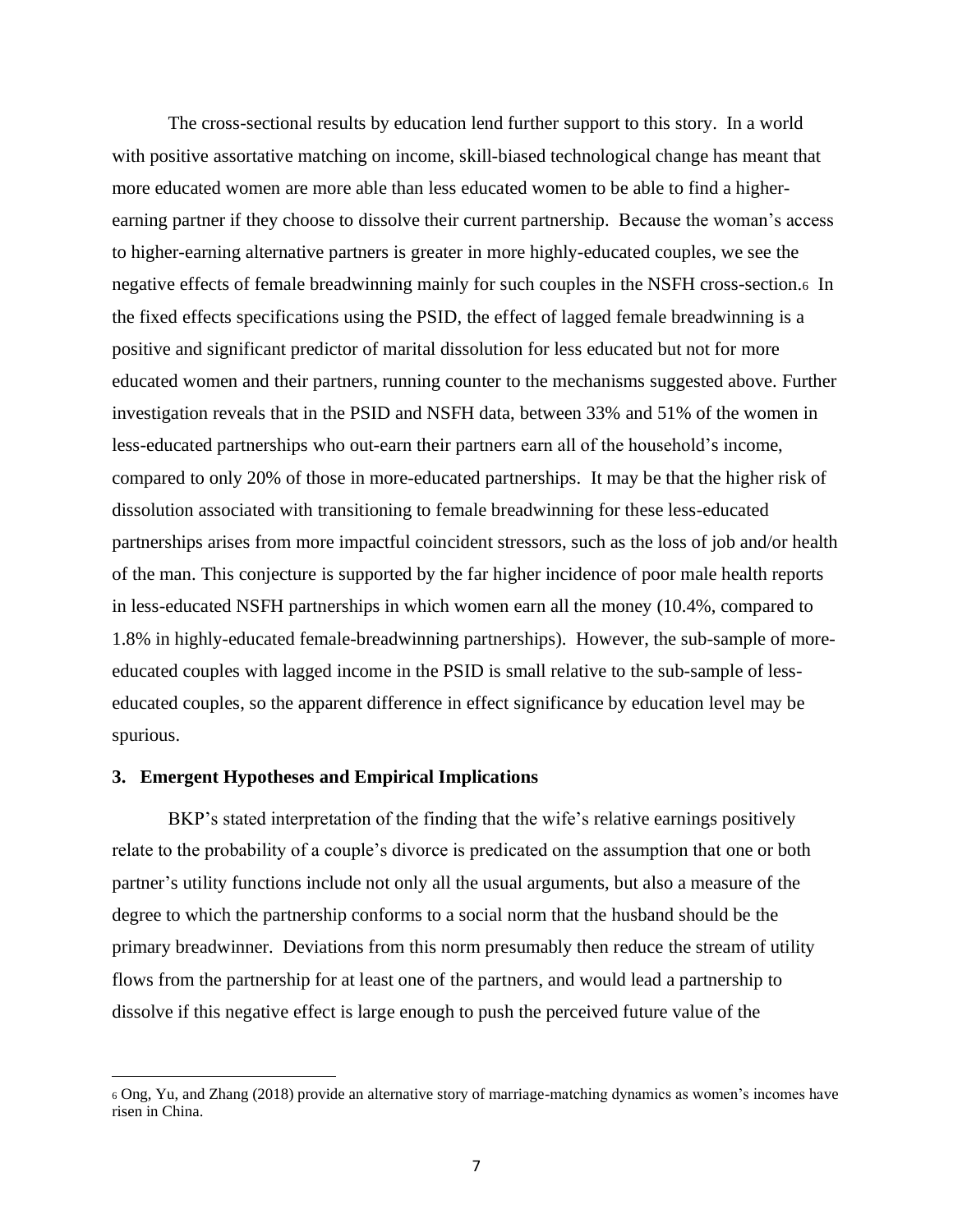relationship below the perceived future value of the next-best alternative for either partner, after allowing for any mutually acceptable intrahousehold transfers. Notably, the other arguments to utility would reasonably include intangible phenomena like emotional support and sexual services, but also material benefits, such as the income brought in by one's partner that one is then able to share.

However, even in cases where the present discounted utility flows from the present partnership fall below what one perceives would be expected should this partnership end, terminating a relationship is not a costless exercise. Termination costs (even if temporary) act as an additional reason to stay together, and are arguably lower for cohabiting as compared to married couples: the latter, having taken steps to formalize their relationship before the law and before family and friends, must take steps to formally end their relationship. At the same time, couples may self-select into cohabitation based on their more progressive beliefs compared to those couples who self-select into marriage. This difference in ideologies may imply that cohabitating individuals lose less utility than married individuals do when their partnership violates conservative norms such as the male-breadwinner model. If this is true, then despite lower dissolution costs for cohabiting than for married couples, female breadwinning in cohabiting couples may be less likely than in married couples to cause subsequent relationship dissolution.

The mechanism connecting female breadwinning to relationship dissolution, if the above utility-and cost-based arguments are correct, might manifest before actual dissolution in the form of lower measures of reported relationship satisfaction or health. Indeed, in the presence of dissolution costs, one might expect satisfaction levels to respond relatively quickly while dissolution may take some time. This logic suggests that models with longer time gaps are more appropriate for examining the link between female breadwinning and relationship dissolution and helps explain why BKP found significant results on dissolution for the NSFH sample looking forward as many as five years, but needed to include lagged income measures to obtain a strong result using the more nearly annual reports from the PSID.

Summarizing the above arguments, we hypothesize that relative to married couples, cohabiting couples may find it less painful to violate norms and yet easier to dissolve, making the association between female breadwinning and relationship dissolution in cohabiting versus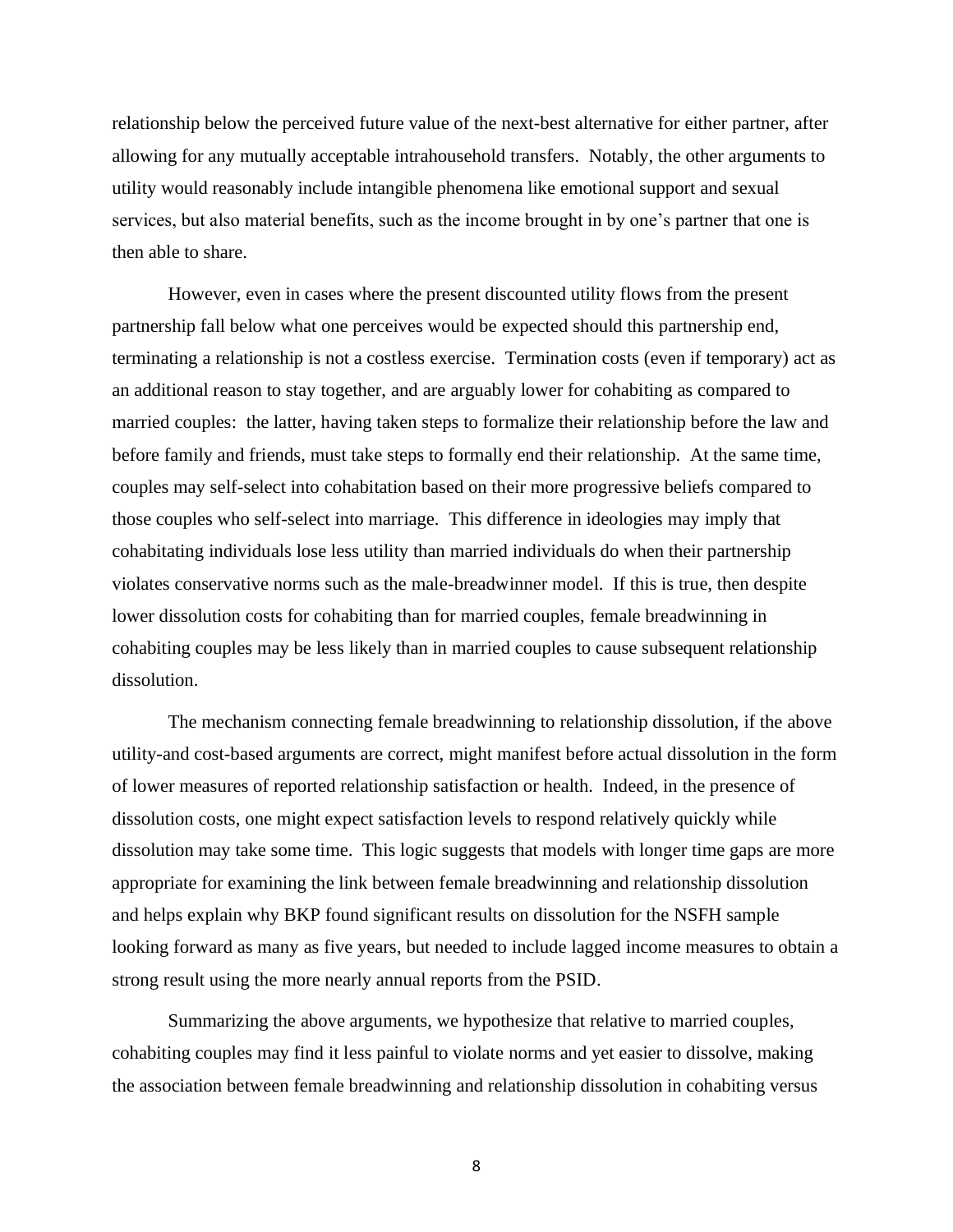married couples an empirical question; that ceteris paribus, the higher earner in a couple has a weaker pecuniary reason to stay in the relationship; and that measures of subjective relationship health or satisfaction may be informative about the utility effects of norm-related, pecuniary, and other (e.g., emotional or sexual) factors driving the later choice of whether to stay in a relationship or dissolve it.

Identifying the causal impact of female breadwinning on relationship dissolution, however, is challenging. First, an OLS model of satisfaction or dissolution on female breadwinning would identify the impact of female breadwinning in large part by comparing outcomes for couples in which he always earns more to other couples, a recipe for upward bias in estimating the effect of female breadwinning on partnership dissolution if unobserved characteristics of couples make them both more likely to have male breadwinners and more likely to stay together. Couple-level fixed effect models by contrast identify the impact of female breadwinning by using exclusively within-couple transitions in earnings dominance. Thus, FE models should mitigate the selection problem. In the case of satisfaction measures, FE models are particularly attractive because they rely on intrapersonal rather than interpersonal utility comparisons for identification. Turning to FE estimation is not, however, without its problems. Breadwinning transitions within couples over time are not commonly observed in most panel data sets and FE models exacerbate errors-in-variables problems. Over sixty percent of PSID couples examined in BKP never experience a change in female breadwinning, and many couples that do experience breadwinning transitions experience only one or two across the survey window, which may be indicative of reporting errors or transitory shocks.<sup>7</sup> Such errors will tend to bias estimated effects towards zero.

Second, both the OLS and the FE specifications include not only a measure of female breadwinning, but also controls for his, her, and total household earnings. Thus, earnings are assumed to be exogenous, even though individuals choose whether and how much to work. A particular concern is that individuals who are or become unhappy in their relationship may take steps to become more financially independent before ending that relationship. Higher individual

<sup>&</sup>lt;sup>7</sup> The same is true in the more recent panels employed here.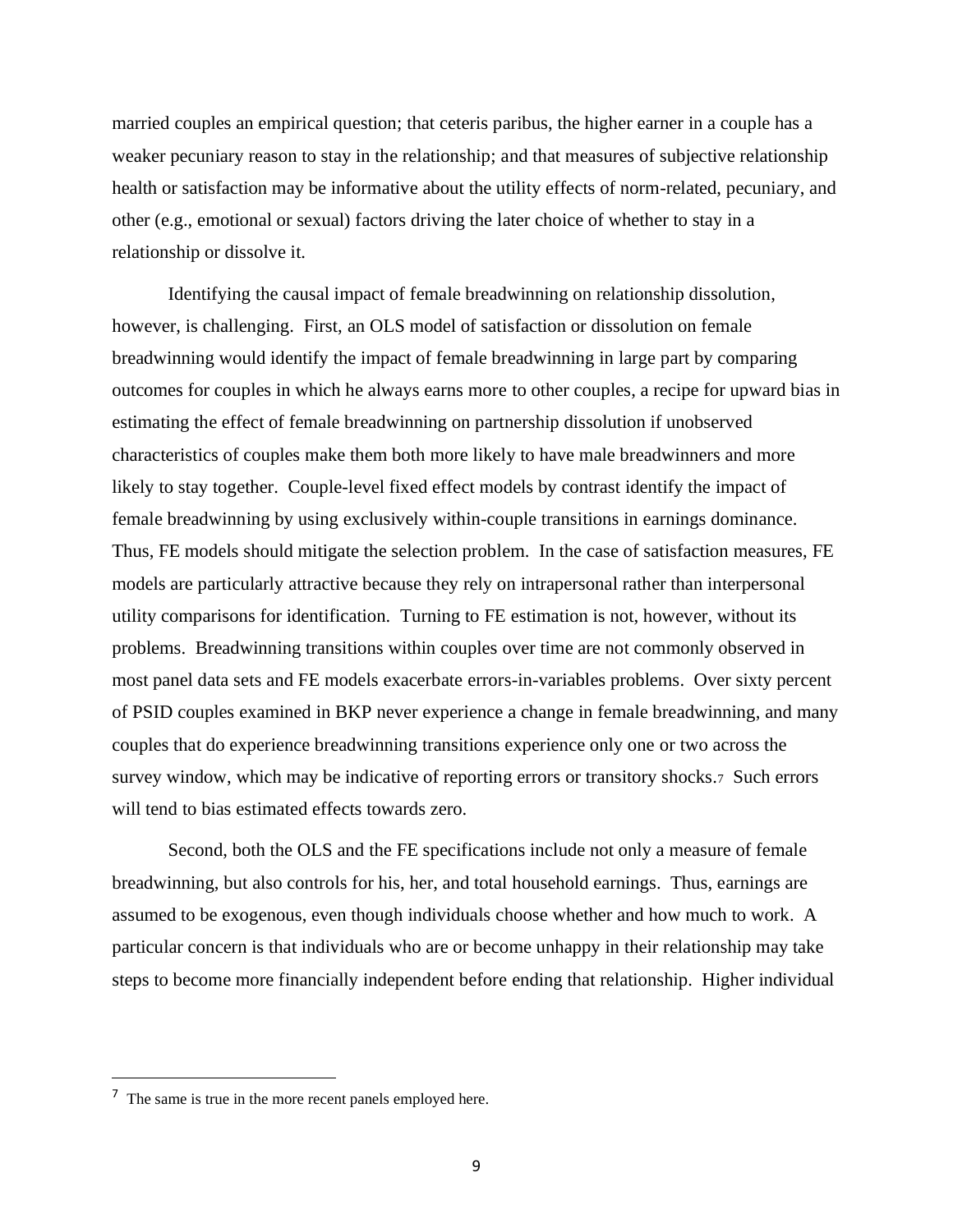earnings could therefore be a consequence, not (only) a cause, of relationship dissolution. Longer intervals between the income and outcome measures should help mitigate this problem.

Bearing in mind the above framing of the problem and empirical concerns, in the remainder of this paper we use multi-national data more recent than that used by BKP; examine separately married and cohabiting couples; apply both OLS and FE modelling and differentiate carefully between the implications of these results; examine several aspects of subjective relationship health and satisfaction; and, recognizing that these subjective reports are likely potential leading indicators of dissolution, include more lagged measures of female breadwinning when modelling dissolution.

## **4. Extension: US and Australia**

We proceed now using data from the US and Australia. We choose these data sets because both provide panel data, and while the US and Australia are ranked similarly by the World Economic Forum [\(http://reports.weforum.org/global-gender-gap-report-2016/rankings/\)](http://reports.weforum.org/global-gender-gap-report-2016/rankings/) as regards gender parity, each data set is the product of a distinct sampling and survey approach. For the US, we use the NLSY97, in which after sample restrictions we have a maximum of 21,395 observations on 5,851 partnerships spanning the years 1998-2013 and supplemented by 2015 relationship data. These data constitute a sample of persons born between 1980 and 1984; none are older than age 33 when last observed. Only the respondent, and not his/her partner, is interviewed for the NLSY97. For Australia, we use the HILDA data (see Watson and Wooden 2012 for a description), in which after sample restrictions<sup>9</sup> we have a maximum of 43,865 observations on 7,702 partnerships spanning the years 2001-2016. These data include all persons of working age, and both the respondent and his/her partner are asked to complete questionnaires. All analyses are conducted separately for married and cohabiting couples. Sample sizes vary with the specification. Sample means by marital status for the most inclusive

<sup>8</sup> We restricted the NLSY97 sample to mixed-gender couples observed in non-overlapping, continuous relationships, who are over the age of 18, were not (if between ages 18 and 23) enrolled in high school or enrolled full-time in school in the prior year, and report age, education, and non-negative wage, salary, and self-employment earnings. <sup>9</sup> We restricted the HILDA sample to mixed-gender couples observed in non-overlapping, continuous relationships, who were between the ages of 18 and 64/62 for men/women respectively, were not enrolled full-time in school, and report age, education, immigrant status, city status, household composition and non-negative wage, salary, and selfemployment earnings. We note that Kidd (2017) performed a contemporaneous analysis using the HILDA data of the impact of female breadwinning on outcomes in Australia.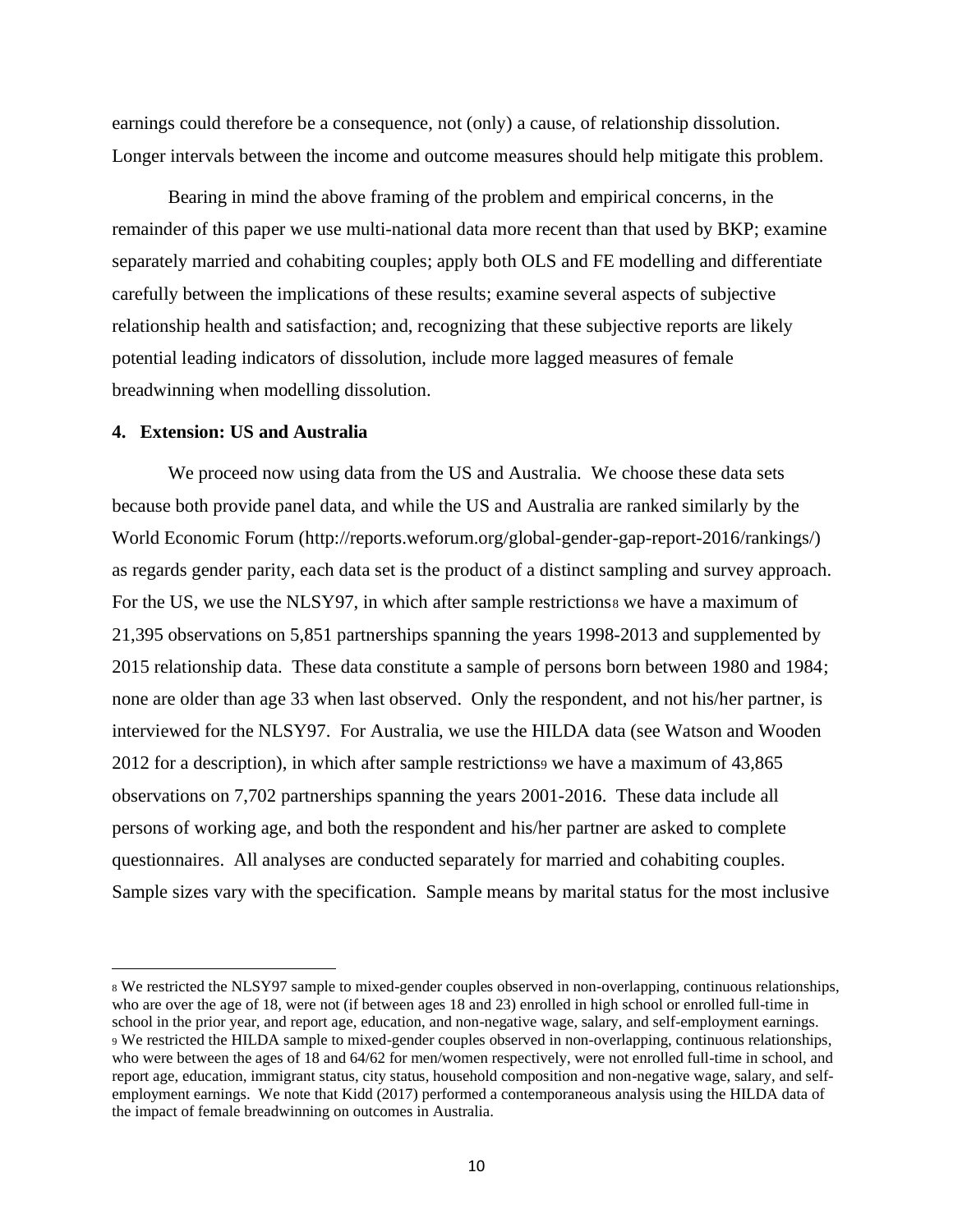set of explanatory variables for the full sample are reported in Appendix A for the NLSY97 and in Appendix B for the HILDA data.

The earnings measures used in our analysis derive from the tax reporting period preceding the interview date. The tax year in Australia runs from July 1 through June 30; the tax year in the US coincides with the calendar year. In the case of Australia, the vast majority of interviews are conducted in the second half of the year, meaning that the income reports date from the period between 1 and 18 months prior to the survey date. In the case of the US, interviews are bunched in the last quarter of the year or the first quarter of the following year, meaning that the income reports date from the period between 9 and 27 months prior to the interview date. Satisfaction is reported at the time of the interview; dissolution is captured by looking twelve months following the interview date. To match our conjectured process whereby breadwinning status may drive feelings of relationship satisfaction which may subsequently cause relationship dissolution, we use these prior but fairly recent income measures to model satisfaction at the time of the interview, and to predict subsequent relationship dissolution use this and even more distant income measures. Given that income is measured within a few months of satisfaction for some Australian observations, we note that reverse-causality – i.e., relationship satisfaction driving relative earnings, rather than the reverse –may afflict our Australian results.

Figure I (Panel A: US; Panel B: Australia) plots histograms of female income share in the first observation of all couples in each data set, by marital status. This figure shows that in these newer data, the sharp drop-off after the 0.5 mark is still perceptible. That the drop-off is less pronounced for cohabiting couples suggests that some of the sharp change may be explained by more pronounced specialization of labor in more committed partnerships.

Given the sensitivity of these histograms to couples reporting the same income (see Binder and Lam 2018 for evidence from the US and Eriksson and Stenberg 2015 for evidence from Sweden) and the increased likelihood that his income is overstated and hers understated when she earns more (see Murray-Close and Heggeness 2018 for evidence from the US), we also present results (Figure II) excluding those couples who self-report the same earnings. Equal earnings are reported by about 6% of US couples irrespective of married or cohabiting status, the vast majority of whom are not self-employed; 4% of married Australian couples, all of whom are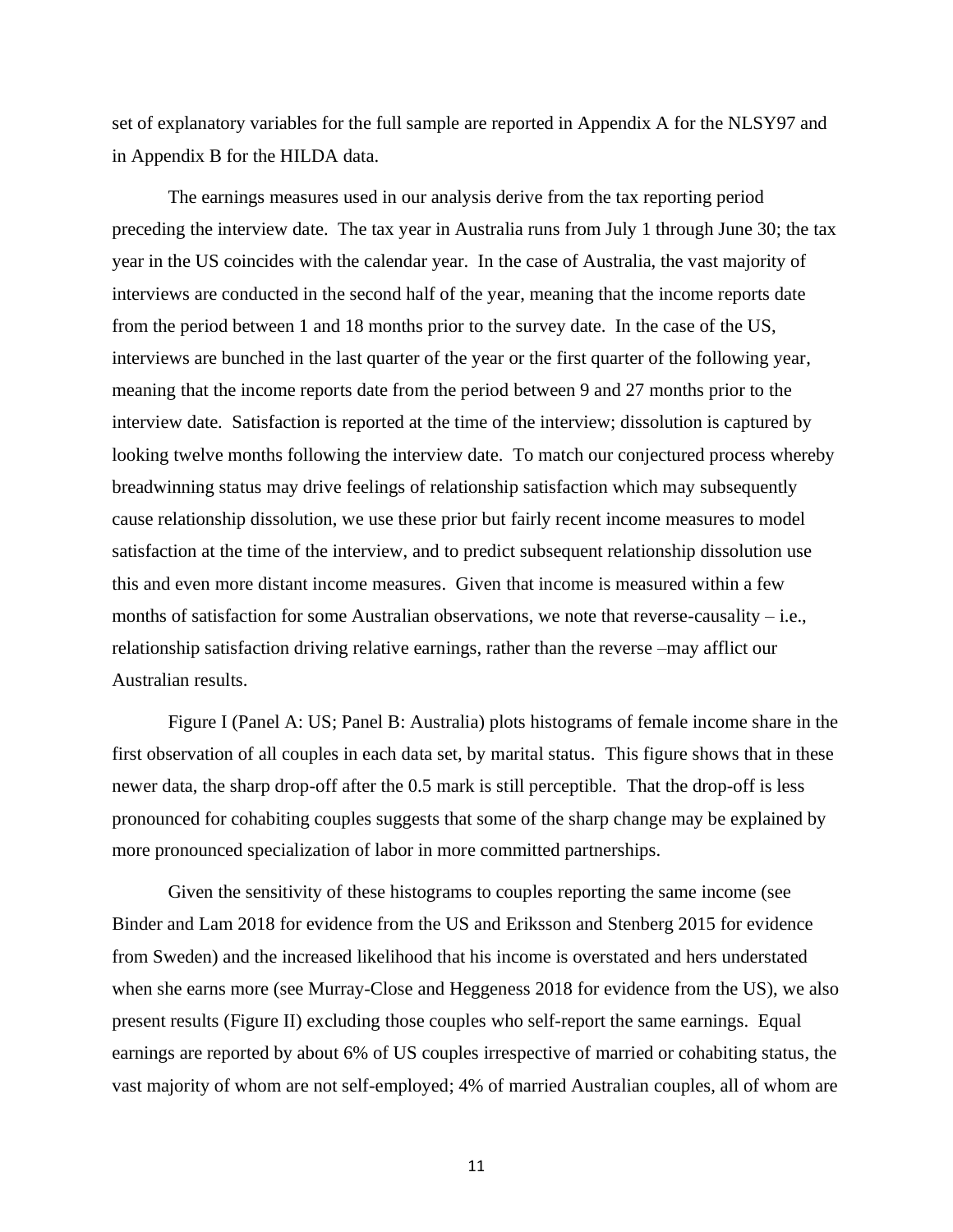self-employed; and 2% of cohabiting Australian couples, most of whom are not self-employed. Figure II shows her income share peaking around 40% rather than 50% with a much less marked drop off, except in the case of married couples in Australia. For married couples in Australia, the histogram still closely resembles those reported by BKP.

## Figure I

## Distribution of Relative Income



Panel A: United States

The data are from the 1997-2013 waves of the NLSY97 data. The sample includes married or cohabiting mixed-gender couples where the man and woman both earn positive income, the respondent is not enrolled full-time in college, and both partners are between 18 and 58 years of age. For each couple, we use the observation from the first year that the couple is in the panel. Each bar captures a 0.04 relative income bin. Data captures 3078 married couples and 2623 cohabiting couples.



Panel B: Australia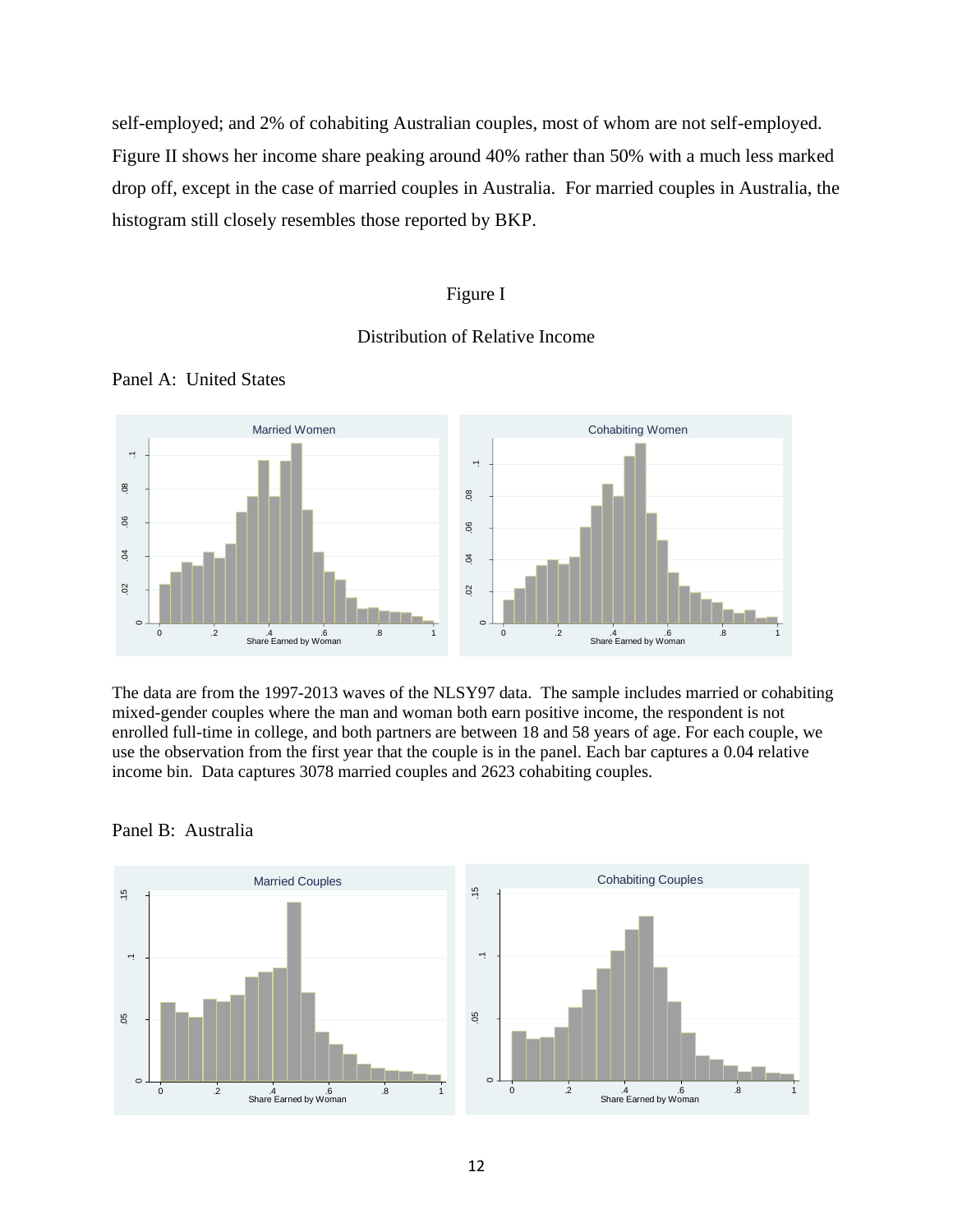The data are from the 2001-2016 waves of the HILDA data. The sample includes married or cohabiting mixed-gender couples where the man and woman both earn positive income, are not enrolled full-time in school (if aged 18-23), and are between 18 and 62 (64 for men) years of age. For each couple, we use the observation from the first year that the couple is in the panel. Each bar captures a 0.05 relative income bin. Data captures 4515 married couples and 3094 cohabiting couples.

### Figure II

## Distribution of Relative Income Excluding Those with Matching Income



Panel A: United States

The data are from the 1997-2013 waves of the NLSY97 data. The sample includes married or cohabiting mixed-gender couples where the man and woman both earn positive income, the respondent is not enrolled full-time in college, and both partners are between 18 and 58 years of age. For each couple, we use the observation from the first year that the couple is in the panel. 169 married couples and 167 cohabiting couples with matching earnings are dropped. Each bar captures a 0.05 relative income bin. Data captures 2909 married couples and 2456 cohabiting couples.



#### Panel B: Australia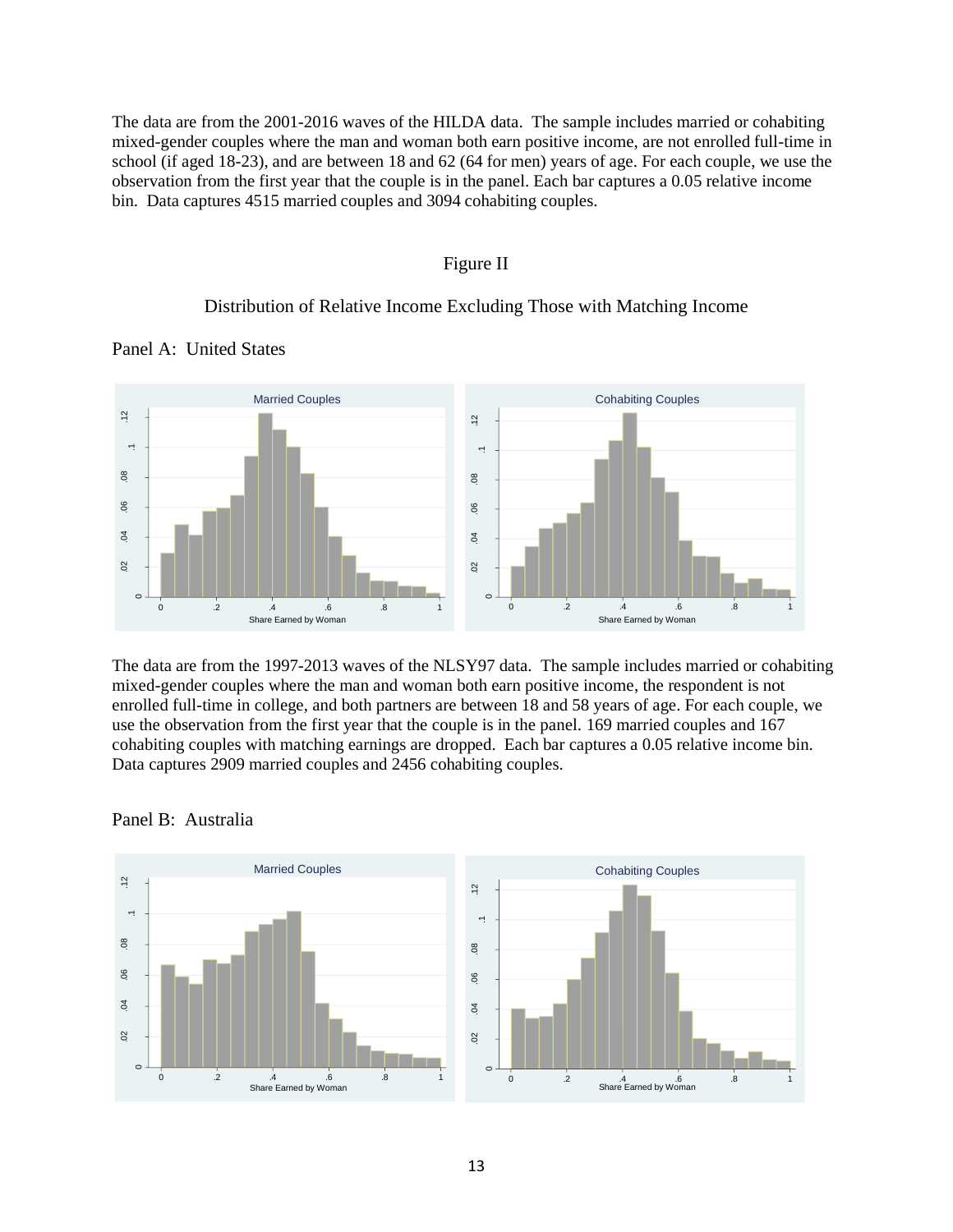The data are from the 2001-2016 waves of the HILDA data. The sample includes married or cohabiting mixed-gender couples where the man and woman both earn positive income, are not enrolled full-time in school (if aged 18-23), and are between 18 and 62 (64 for men) years of age. For each couple, we use the observation from the first year that the couple is in the panel. 217 married couples and 55 cohabiting couples with matching earnings are dropped. Each bar captures a 0.05 relative income bin. Data captures 4337 married couples and 3039 cohabiting couples.

## **4.1 Dissolution: US and Australia**

We measure the effect of female breadwinning on partnership dissolution in several different ways, each of which is necessarily estimated on a subtly different sample. Most of the couple-year observations can be used when dissolution is measured in the year following the survey and female breadwinning calculated from that income report is the sole measure of female breadwinning in the model. When lagged measures of female breadwinning are included (as in most of BKP's PSID regressions), only couples observed for two consecutive years enter the sample. Finally, when we look at dissolution over the five years following the income report (to mimic BKP's NSFH analysis), the sample is further circumscribed.10 We run both crosssectional and fixed-effects models including the focal dummy for female breadwinning plus controls that are comparable to those included in the original BKP models.

Table II shows the coefficient estimates for the female breadwinning indicators using the simplest BKP specification. US results are reported in the top half of the table; Australian results appear in the bottom half. The first six columns show results for cohabiting couples and the latter four columns show results for married couples. Within each partnership type, we first present models of dissolution looking one year forward and then models of dissolution looking five years forward. We include female breadwinning indicators based on income from the year prior to the current survey wave, and in specifications – labelled "lagged" in the table – from the year prior to the previous survey wave. Models of dissolution one year forward including only the current (and not the lagged) measure of female breadwinning are reported for cohabiting couples, given the substantial reduction in sample size when these (on average) relatively shortlived relationships are required to have lasted two or more years.<sup>11</sup>

<sup>10</sup> Like BKP, we do not classify marriages we observe ending with the death of a spouse as dissolutions. We cannot, however, distinguish between cohabitations that end in separation and those that end in a death. Cohabitations that end in a marriage are not treated as dissolutions until/unless that marriage ends.

<sup>11</sup> Forty percent of the cohabiting sample is lost by requiring information on lagged income, versus only twenty percent of the married sample. The coefficient on female breadwinning is not significant in the married sample when including only the current measure.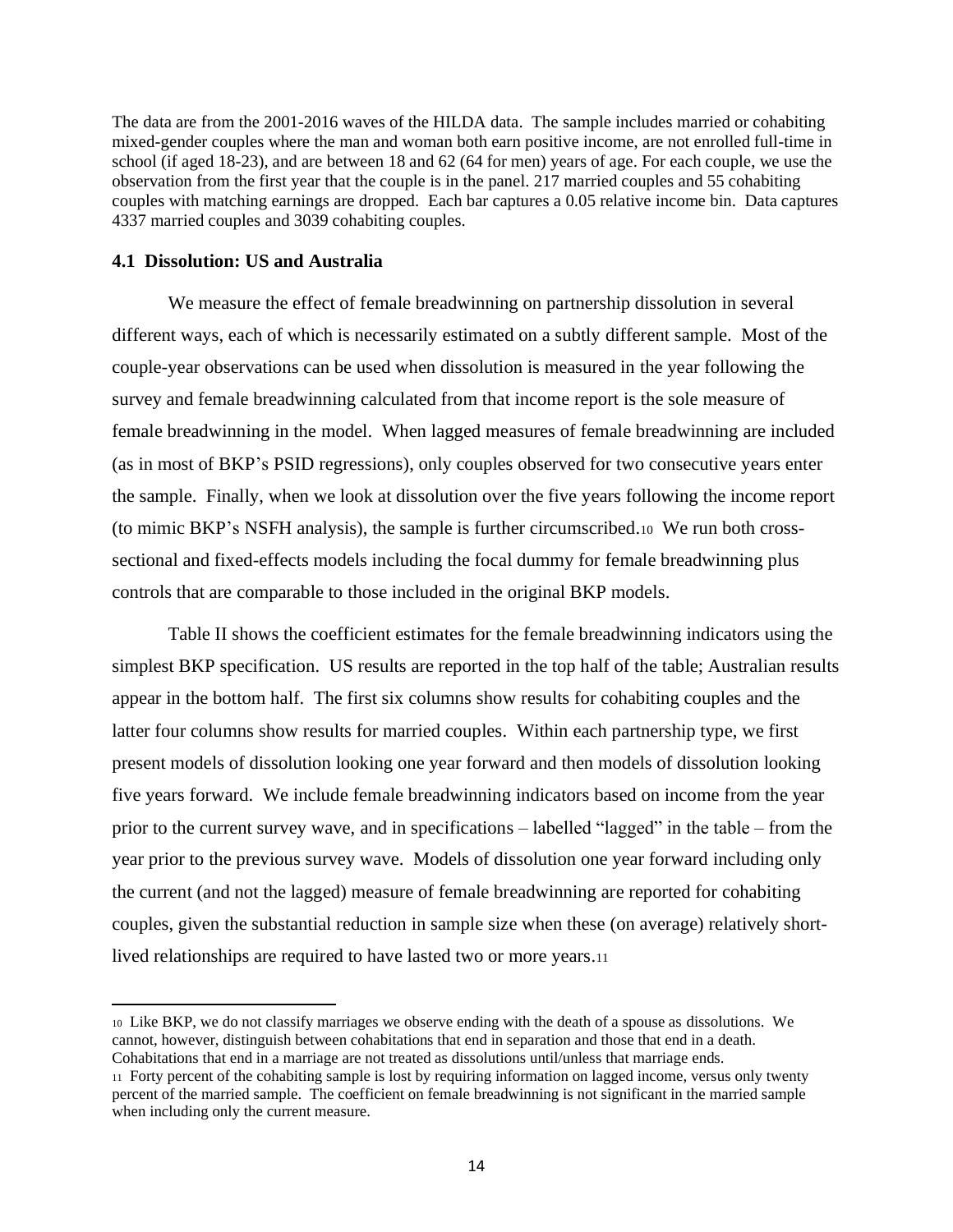## Table II Relationship Dissolution

| <b>US Sample</b>         |                  |           | Cohabiting |                  |                    |          |                  | Married   |                    |                    |
|--------------------------|------------------|-----------|------------|------------------|--------------------|----------|------------------|-----------|--------------------|--------------------|
|                          | <b>OLS</b>       | <b>FE</b> | <b>OLS</b> | FE               | <b>OLS</b>         | FE       | <b>OLS</b>       | <b>FE</b> | <b>OLS</b>         | <b>FE</b>          |
|                          | One year forward |           |            | One year forward | Five years forward |          | One year forward |           | Five years forward |                    |
| <b>Woman Earns More</b>  | 0.0119           | $0.0295*$ | $0.0414**$ | $0.0563***$      | $-0.0050$          | 0.0054   | 0.0098           | 0.0063    | 0.0185             | $-0.0091$          |
|                          | (0.0123)         | (0.0152)  | (0.0181)   | (0.0218)         | (0.0244)           | (0.0088) | (0.0081)         | (0.0088)  | (0.0127)           | (0.0103)           |
| Lagged Woman Earns More  |                  |           | 0.0139     | 0.0199           |                    |          | $-0.0113$        | $-0.0102$ |                    |                    |
|                          |                  |           | (0.0190)   | (0.0230)         |                    |          | (0.0073)         | (0.0073)  |                    |                    |
| Joint p-value            |                  |           | 0.0266     | 0.0345           |                    |          | 0.2618           | 0.3048    |                    |                    |
| Number of Observations   | 7,433            | 5,743     | 3,437      | 2,763            | 4,021              | 2,202    | 10,287           | 9,633     | 7,320              | 6,418              |
| Number of Fixed Effects  |                  | 1,690     |            | 846              |                    | 673      |                  | 2,120     |                    | 1,503              |
|                          |                  |           |            |                  |                    |          |                  |           |                    |                    |
|                          |                  |           |            |                  |                    |          |                  |           |                    |                    |
| <b>Australian Sample</b> |                  |           | Cohabiting |                  |                    |          |                  | Married   |                    |                    |
|                          | <b>OLS</b>       | FE        | <b>OLS</b> | FE               | <b>OLS</b>         | FE       | <b>OLS</b>       | FE        | <b>OLS</b>         | FE                 |
|                          | One year forward |           |            | One year forward | Five years forward |          | One year forward |           |                    | Five years forward |
| <b>Woman Earns More</b>  | 0.0005           | $-0.0120$ | $-0.0008$  | $-0.0032$        | 0.0096             | 0.0021   | $-0.0001$        | $-0.0048$ | $0.0089*$          | 0.0047             |
|                          | (0.0083)         | (0.0097)  | (0.0106)   | (0.0122)         | (0.0172)           | (0.0060) | (0.0031)         | (0.0031)  | (0.0049)           | (0.0042)           |
| Lagged Woman Earns More  |                  |           | 0.0045     | $-0.0131$        |                    |          | 0.0026           | 0.0006    |                    |                    |
|                          |                  |           | (0.0105)   | (0.0103)         |                    |          | (0.0032)         | (0.0036)  |                    |                    |
| Joint p-value            |                  |           | 0.9032     | 0.4447           |                    |          | 0.6619           | 0.2969    |                    |                    |
| Number of Observations   | 9,875            | 8,599     | 6,041      | 5,312            | 4,590              | 3,403    | 24,521           | 23,891    | 17,232             | 16,291             |

All specifications include the log of her earnings, the log of his earnings, the log of household earnings, dummy variables identifying households in which she earns all or none of the household earnings, and quadratics in each partner's age. All FE specifications exclude singleton observations.

All specifications with lagged Wife Earns More include lags of the log of her earnings, the log of his earnings, the log of household earnings, and the dummy variables identifying households in which she earns all or none of household earnings.

All the Australian specifications include controls for state (7), year (13) and each partner's education (7), aboriginal and immigration status (3).

All the US specifications include controls for region (4), year (13), and each partner's education (5), ethnicity, and race (3).

Robust standard errors in parentheses: \*\*\* p<0.01, \*\* p<0.05, \* p<0.05, \* p<0.1. "Joint p-value" refers to the p-value for a test that the coefficients on both measures of female breadwinning are jointly zero.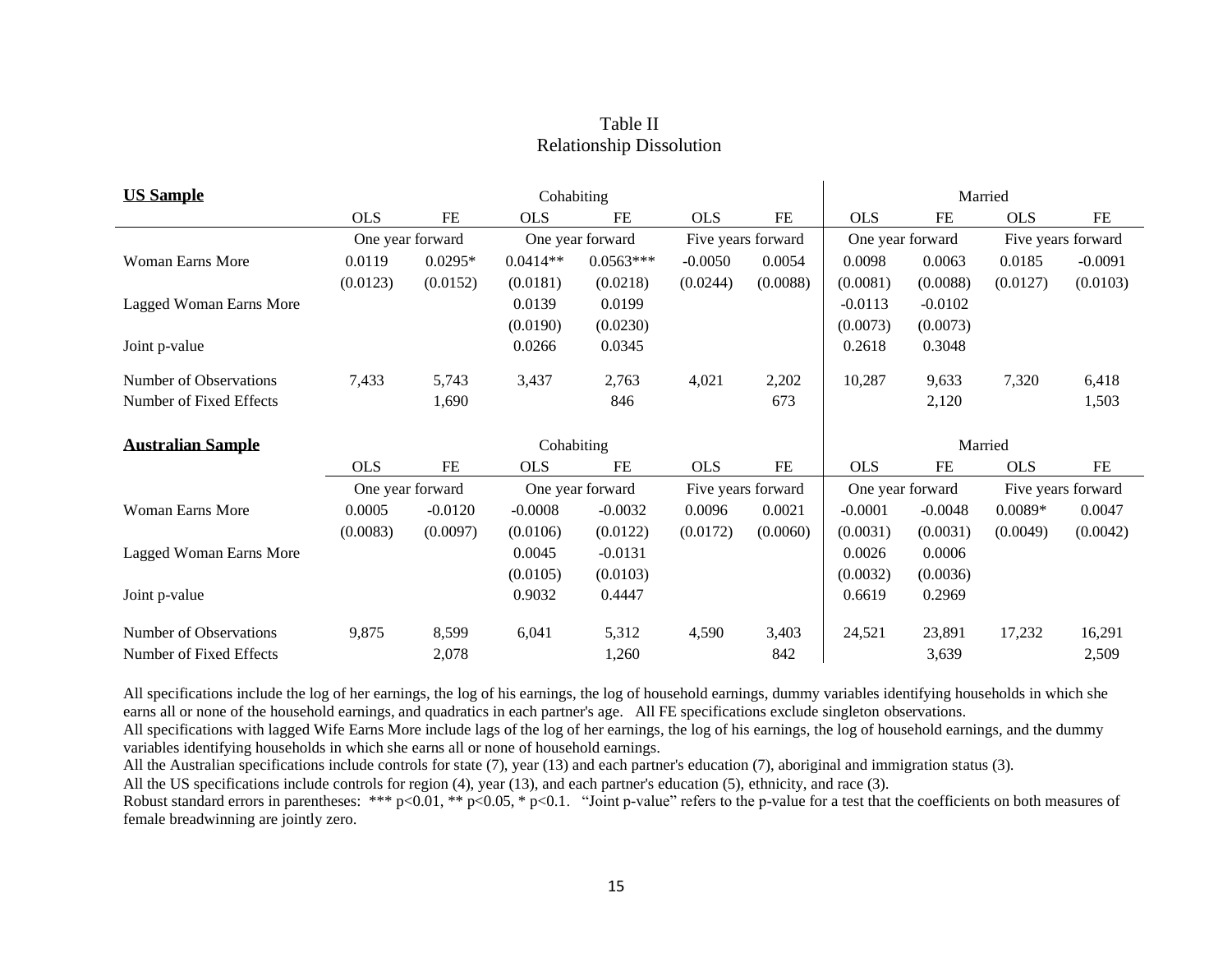Table II shows that in the more recent and younger US sample there is no significant relation between female breadwinning and marital dissolution, but there is some evidence of a positive association between female breadwinning and the near-term dissolution of cohabiting relationships in both OLS and FE models. These results are robust to alternative specifications, including cubics in his and her log earned income and additional covariates even beyond those captured by BKP (specifically, controls for the respondent's disability and educational enrolment status, household composition (7 indicators), urbanicity (2 indicators), and measures of relationship duration, including for married couples a dummy variable indicating whether they had cohabited prior to marriage and the length of any such cohabitation). The only specification in which the coefficient on the indicator of female breadwinning becomes less statistically significant is that which controls for her share of household income. In these specifications, the continuous measure of her income share has a positive sign but is not generally significant, even at the 10% level. The indicator of female breadwinning is not significant in specifications using a five-year time horizon.

Results for Australia, shown in the bottom half of Table II, demonstrate still less evidence of a significant relation between female breadwinning and dissolution. This relation is never significant for cohabiting couples. For married couples, in some OLS models using a five-year time horizon there is a weak positive relation; in some FE models including both current and lagged income measures there is a negative relation. Neither of these results is robust to an array of alternative specifications including cubics in his and her log earned income, a continuous measure of her relative share of income, and the addition of a host of additional control variables including seven household composition variables, dummy variables for his and her disability and educational enrolment status, two dummy variables for urbanicity, and measures of relationship duration, including for married couples a dummy variable indicating whether they had cohabited prior to marriage and the length of any such cohabitation.

Based on these results, we conclude that in general, social norms that are violated by female breadwinning are less important to people born more recently than to those in the original BKP sample. We interpret our statistically significant results for cohabiters in the US as consistent with the idea that the cost of terminating a cohabiting relationship is smaller than the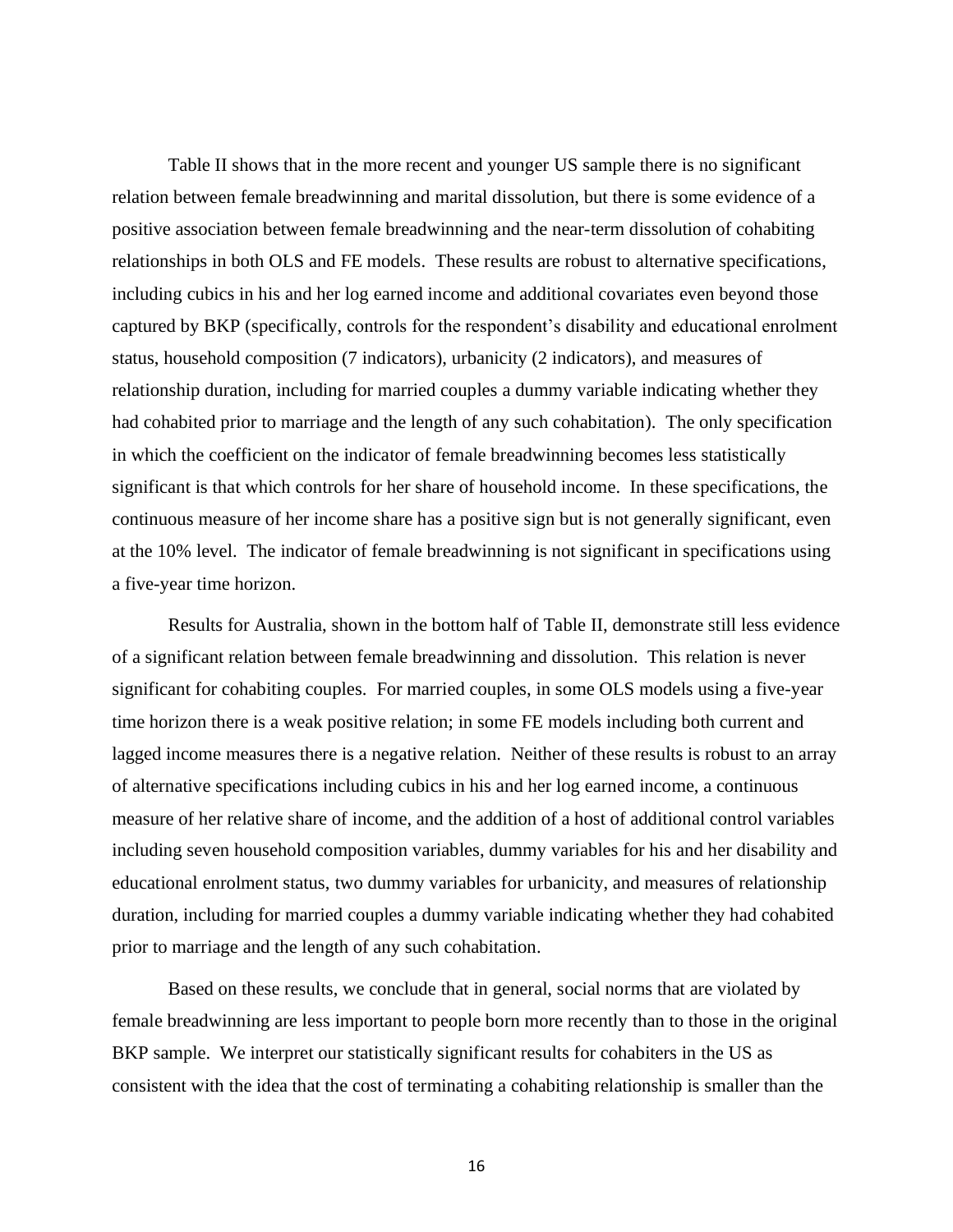cost of terminating a marriage, making it easier for people who have weaker reasons to stay in a partnership – such as women who out-earn their partners in a world with a positive male-female wage gap – to in fact exit. Thus, women in less committed relationships in the US appear more likely to seek alternative partners when they out-earn their partner, particularly but not exclusively when transitioning into that state. In Australia, unlike in most US states, cohabiting (known as "de facto partnership") is recognized formally in family law, the tax code, social security and other institutions, a form of social normalization of the idea that cohabiters are in fact committed to one another. Therefore, ending such a relationship may be more costly than it is in the US, which may help to explain the lack of parallel results for the Australian sample.

## **4.2 Relationship quality: US and Australia**

Our satisfaction measures for the NLSY97 are all recorded on a scale of 0 to 10 (rescaled as necessary so that higher values indicate higher relationship quality), and are based on answers provided by the responding household head only, so the answers of women and men are mingled in the data. These measures, the questions on which they are based, and the waves during which the data were collected are indicated below, where 'P' stands for "this spouse/partner":

*Close*: "How close do you feel towards P?" Waves 2000-2008.

*Partcare*: "How much do you feel that P cares about you?" Waves 2000-2008.

*NoConflict*: "Overall what is your relationship like with P? … how would you rate your relationship with P?" Waves 2000-2008. Answer scale reverse-coded such that 0 is 'a lot of conflict' and 10 is 'no conflict'.

*Commit*: "How committed would you say you are to P, all things considered?" Waves 2005-2008.

For the HILDA, we have responses from both partners. These measures, the questions on which they are based, their answer scales, and the waves during which the data were collected are indicated below:

*Partner*: "Please indicate ... how satisfied or dissatisfied you currently are with ... your relationship with your partner." Scale: 0-10. All waves.

*Love*: "How much do you love your spouse/partner?" Scale: 1-5. Waves 2003, 2006, 2009, 2012, and 2016.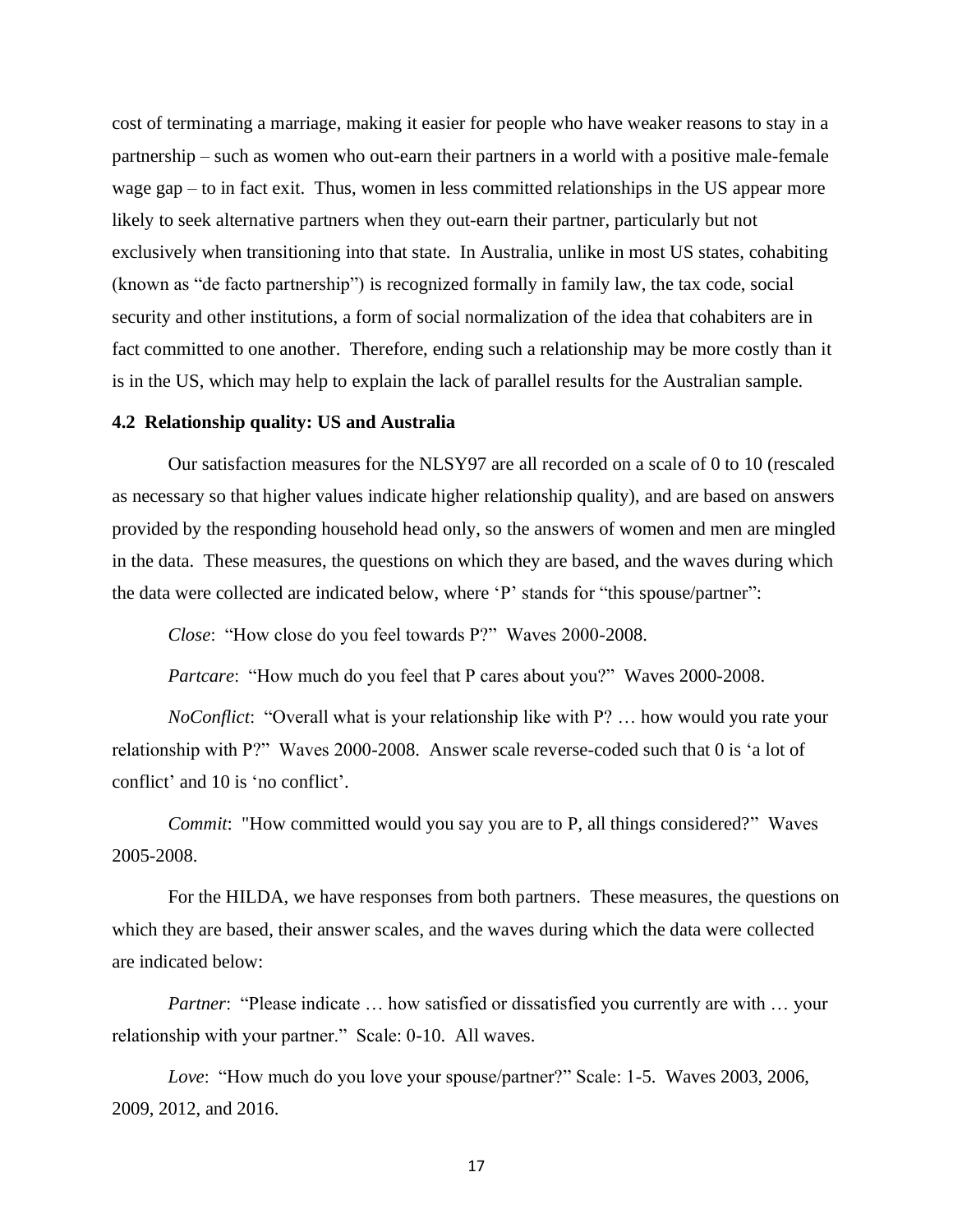*NoProblem*: "How many problems are there in your relationship?" Scale: 1-5. Waves 2003, 2006, 2009, 2012, and 2016. Answer scale reverse-coded such that 0 is 'a lot of problems' and 10 is 'no problems'.

*Needs*: "How well does your spouse meet your needs?" Scale: 1-5. Waves 2003, 2006, 2009, 2012, and 2016.

*Expect*: "To what extent has your relationship met your original expectations?" Scale: 1- 5. Waves 2003, 2006, 2009, 2012, and 2016.

Using the newer US and Australian data, we again run both cross-sectional (OLS) and fixed-effects (FE) models, and include the focal dummy for female breadwinning in the year prior to the survey, plus controls that are as similar as possible to those included in the original BKP model. We also examine responses for men and women separately for the Australian data where we have responses for both partners. As we did with the dissolution models, we run an array of other specifications, reporting only the simplest BKP specification and discussing results that are robust across specifications. We tabulate the results from models that treat the above relationship quality measures as continuous variables, but for comparison we also discuss in the text the results from modelling – as BKP do – binary indicators of relationship quality, with (in most cases) responses taking the best possible value coded as 1, and all other responses coded as 0.<sup>12</sup> Tables III and IV show the results for the US and Australia, respectively.

<sup>12</sup> In order to obtain a roughly even split of observations into the "0" and "1" categories, dummy measures for NoConflict in the NLSY97 data were constructed by assigning the value "1" to the top 2 or the top 4 values, rather than only the top value, of the original answer scale. The dummy measure for Partner in the HILDA data was similarly constructed by assigning the value "1" to the top 2 values of the original answer scale.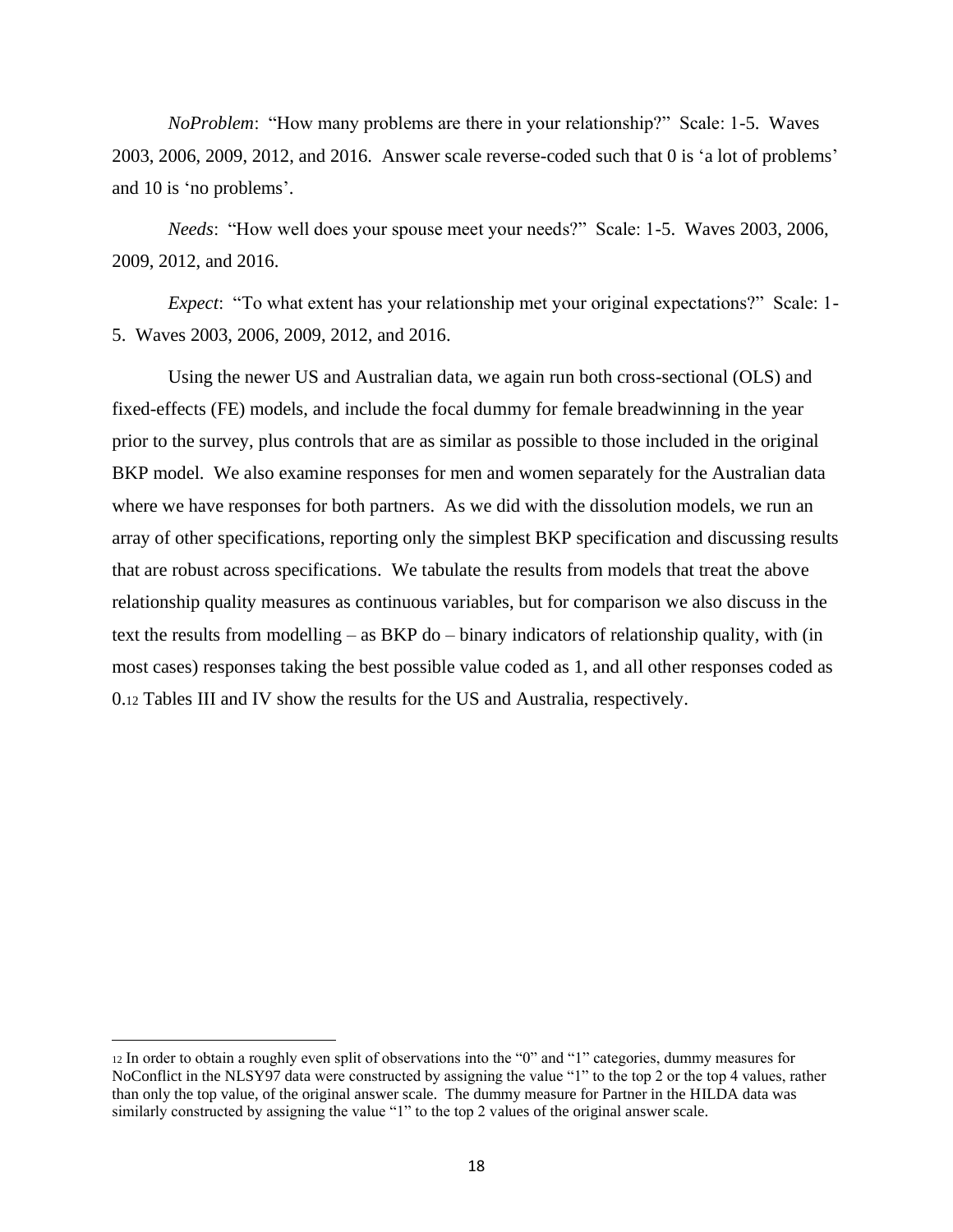|                              |            |           |            |           | Cohabiting     |                   |             |            |
|------------------------------|------------|-----------|------------|-----------|----------------|-------------------|-------------|------------|
|                              | <b>OLS</b> | <b>FE</b> | <b>OLS</b> | <b>FE</b> | <b>OLS</b>     | FE                | <b>OLS</b>  | <b>FE</b>  |
| <b>Respondent's Response</b> | Close      | Close     | Partcare   | Partcare  | NoConflict     | <b>NoConflict</b> | Commit      | Commit     |
| Woman Earns More             | $-0.0488$  | 0.0476    | $-0.0232$  | $-0.0609$ | $-0.0977$      | 0.1293            | $-0.1872**$ | $-0.1279$  |
|                              | (0.0704)   | (0.0893)  | (0.0630)   | (0.0762)  | (0.1398)       | (0.1885)          | (0.0953)    | (0.1778)   |
| Number of Observations       | 3,901      | 2,760     | 3,904      | 2,764     | 3,906          | 2,770             | 2,357       | 1,568      |
| Number of Fixed Effects      |            | 951       |            | 952       |                | 954               |             | 611        |
|                              |            |           |            |           | <b>Married</b> |                   |             |            |
|                              | <b>OLS</b> | <b>FE</b> | <b>OLS</b> | <b>FE</b> | <b>OLS</b>     | <b>FE</b>         | <b>OLS</b>  | FE         |
| <b>Respondent's Response</b> | Close      | Close     | Partcare   | Partcare  | NoConflict     | <b>NoConflict</b> | Commit      | Commit     |
| Woman Earns More             | 0.0051     | $-0.0022$ | 0.0336     | $-0.0239$ | $-0.0563$      | $-0.1979$         | 0.0235      | $-0.1229*$ |
|                              | (0.0684)   | (0.0598)  | (0.0552)   | (0.0518)  | (0.1352)       | (0.1496)          | (0.0593)    | (0.0685)   |
| Number of Observations       | 5,972      | 5,378     | 5,972      | 5,379     | 5,970          | 5,377             | 4,440       | 3,872      |
| Number of Fixed Effects      |            | 1,486     |            | 1,487     |                | 1,486             |             | 1,313      |

## Table III Relationship Quality in the US

All specifications include the log of her earnings, the log of his earnings, the log of household earnings, dummy variables identifying households in which she earns all or none of the household earnings, and quadratics in each partner's age. FE specifications exclude singletons. All the US specifications include controls for region (4), year (13), and each partner's education (5), ethnicity, and race (3).

Robust standard errors in parentheses: \*\*\* p<0.01, \*\* p<0.05, \* p<0.1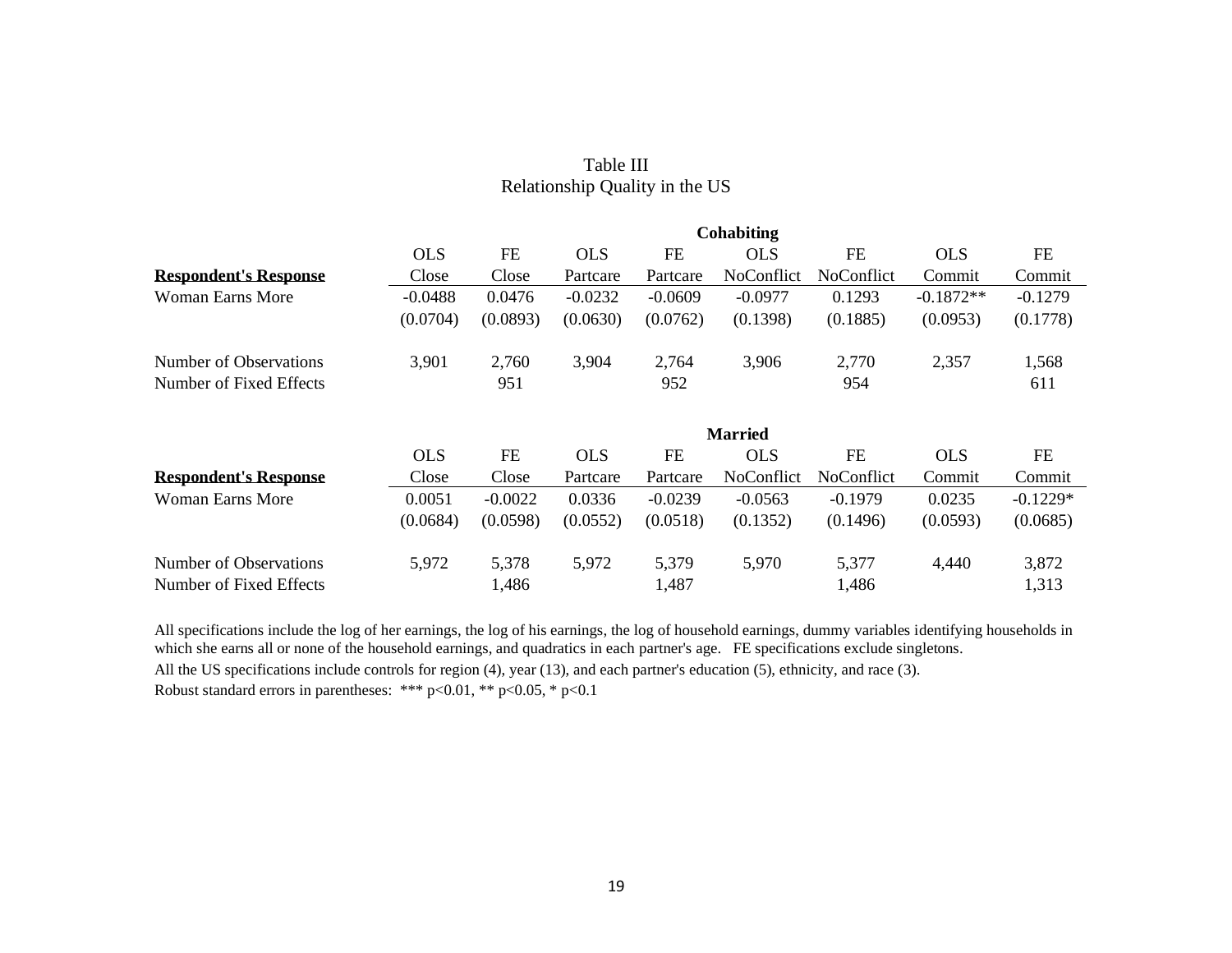Table III shows a lack of relation overall between female breadwinning and our measures of relationship health for the young US cohort, with the exception being the measure of commitment. Female breadwinning is negatively and significantly related to this measure for cohabiting couples in OLS models, and marginally so for married couples in the FE specification. When we model our relationship quality measures as binary indicators rather than continuous variables (results available upon request), we again see only scattered effects. Out of 60 specifications, female breadwinning is significant in only six. The strongest effect, economically speaking, is a positive association with the "Partner Care" variable for married couples in FE models. A reduction in reported closeness is observed in some OLS models, especially for cohabiting couples. These results lend further credibility to the market-dynamics mechanism proposed above whereby female breadwinning, particularly in cohabiting couples, signals that the woman may be able to find a higher-earning partner: a state of the world in which commitment, closeness, or feelings of being cared for in the current partnership may weaken.

Table IV shows that for married couples (bottom panel) there is no significant relation in OLS or FE specifications between female breadwinning and our continuous measures of relationship quality in the Australian data. When we use a binary measure of relationship quality, the only robust effect is that married men report fewer problems when transitioning into female breadwinning arrangements. The top panel of Table IV shows that there is likewise no significant association between female breadwinning and relationship quality as perceived by cohabiting women, but that cohabiting men report more love, and that their needs and expectations are better met, when they are out-earned in the cross-sectional models. Yet in the FE specifications, cohabiting men report significantly more problems and that their needs are less well met when the couple transitions into female breadwinning, results that persist when we use binary measures of relationship quality. While broadly consistent with the market-dynamics mechanism we conjecture to underpin our US results, these results for cohabiting men are the exception to an overall lack of importance of the male breadwinning norm in these recent Australian data.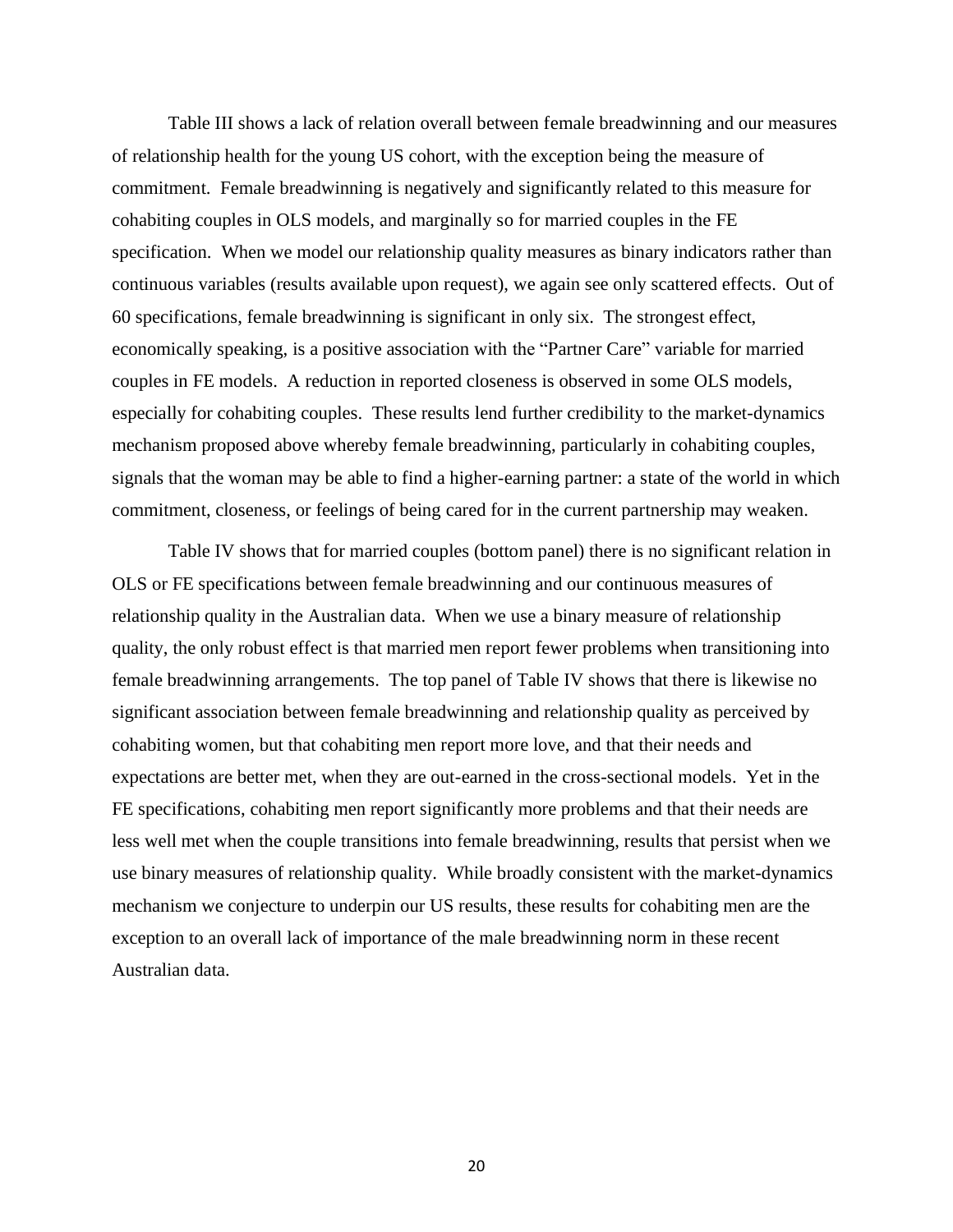|                         |            |           |            |           |            | <b>Cohabiting</b> |            |            |            |           |
|-------------------------|------------|-----------|------------|-----------|------------|-------------------|------------|------------|------------|-----------|
|                         | <b>OLS</b> | $FE$      | <b>OLS</b> | $\rm FE$  | <b>OLS</b> | <b>FE</b>         | <b>OLS</b> | $FE$       | <b>OLS</b> | $FE$      |
|                         |            |           |            |           | No-        | No-               |            |            |            |           |
| <b>His Response</b>     | Partner    | Partner   | Love       | Love      | Problem    | Problem           | Needs      | Needs      | Expect     | Expect    |
| <b>Woman Earns More</b> | 0.0904     | 0.0558    | $0.0561*$  | $-0.0199$ | 0.0230     | $-0.1728*$        | $0.0784*$  | $-0.1501*$ | $0.0845*$  | $-0.0806$ |
|                         | (0.0697)   | (0.0632)  | (0.0328)   | (0.0577)  | (0.0574)   | (0.0911)          | (0.0462)   | (0.0788)   | (0.0469)   | (0.0792)  |
| Number of:              |            |           |            |           |            |                   |            |            |            |           |
| Observations            | 9,521      | 8,227     | 2,978      | 1,446     | 2,978      | 1,450             | 2,978      | 1,450      | 2,976      | 1,448     |
| <b>Fixed Effects</b>    |            | 2,015     |            | 555       |            | 558               |            | 558        |            | 556       |
| <b>Her Response</b>     |            |           |            |           |            |                   |            |            |            |           |
| <b>Woman Earns More</b> | $-0.0242$  | $-0.0333$ | 0.0438     | 0.0116    | 0.0127     | $-0.0700$         | 0.0085     | 0.0217     | $-0.0405$  | 0.0210    |
|                         | (0.0754)   | (0.0676)  | (0.0372)   | (0.0617)  | (0.0628)   | (0.1004)          | (0.0491)   | (0.0679)   | (0.0515)   | (0.0826)  |
| Number of:              |            |           |            |           |            |                   |            |            |            |           |
| Observations            | 9,755      | 8,440     | 3,103      | 1,506     | 3,105      | 1,508             | 3,105      | 1,508      | 3,102      | 1,505     |
| <b>Fixed Effects</b>    |            | 2,052     |            | 581       |            | 582               |            | 582        |            | 580       |
|                         |            |           |            |           |            | <b>Married</b>    |            |            |            |           |
|                         | <b>OLS</b> | <b>FE</b> | <b>OLS</b> | FE        | <b>OLS</b> | <b>FE</b>         | <b>OLS</b> | $FE$       | <b>OLS</b> | FE        |
|                         |            |           |            |           | No-        | No-               |            |            |            |           |
| <b>His Response</b>     | Partner    | Partner   | Love       | Love      | Problem    | Problem           | Needs      | Needs      | Expect     | Expect    |
| <b>Woman Earns More</b> | $-0.0595$  | $-0.0195$ | 0.0136     | 0.0225    | $-0.0123$  | $-0.0189$         | 0.0215     | 0.0098     | $-0.0031$  | 0.0301    |
|                         | (0.0532)   | (0.0361)  | (0.0240)   | (0.0253)  | (0.0404)   | (0.0254)          | (0.0340)   | (0.0335)   | (0.0333)   | (0.0330)  |
| Number of:              |            |           |            |           |            |                   |            |            |            |           |
| Observations            | 30,493     | 29,608    | 9,490      | 7,958     | 9,488      | 7,964             | 9,484      | 7,958      | 9,476      | 7,950     |
| <b>Fixed Effects</b>    |            | 4,150     |            | 2,544     |            | 2,547             |            | 2,546      |            | 2,543     |
| <b>Her Response</b>     |            |           |            |           |            |                   |            |            |            |           |
| <b>Woman Earns More</b> | $-0.0882$  | $-0.0309$ | $-0.0150$  | 0.0203    | 0.0324     | 0.0544            | $-0.0385$  | 0.0399     | $-0.0281$  | $-0.0113$ |
|                         | (0.0556)   | (0.0358)  | (0.0284)   | (0.0266)  | (0.0400)   | (0.0457)          | (0.0372)   | (0.0347)   | (0.0370)   | (0.0361)  |

## Table IV Relationship Quality in Australia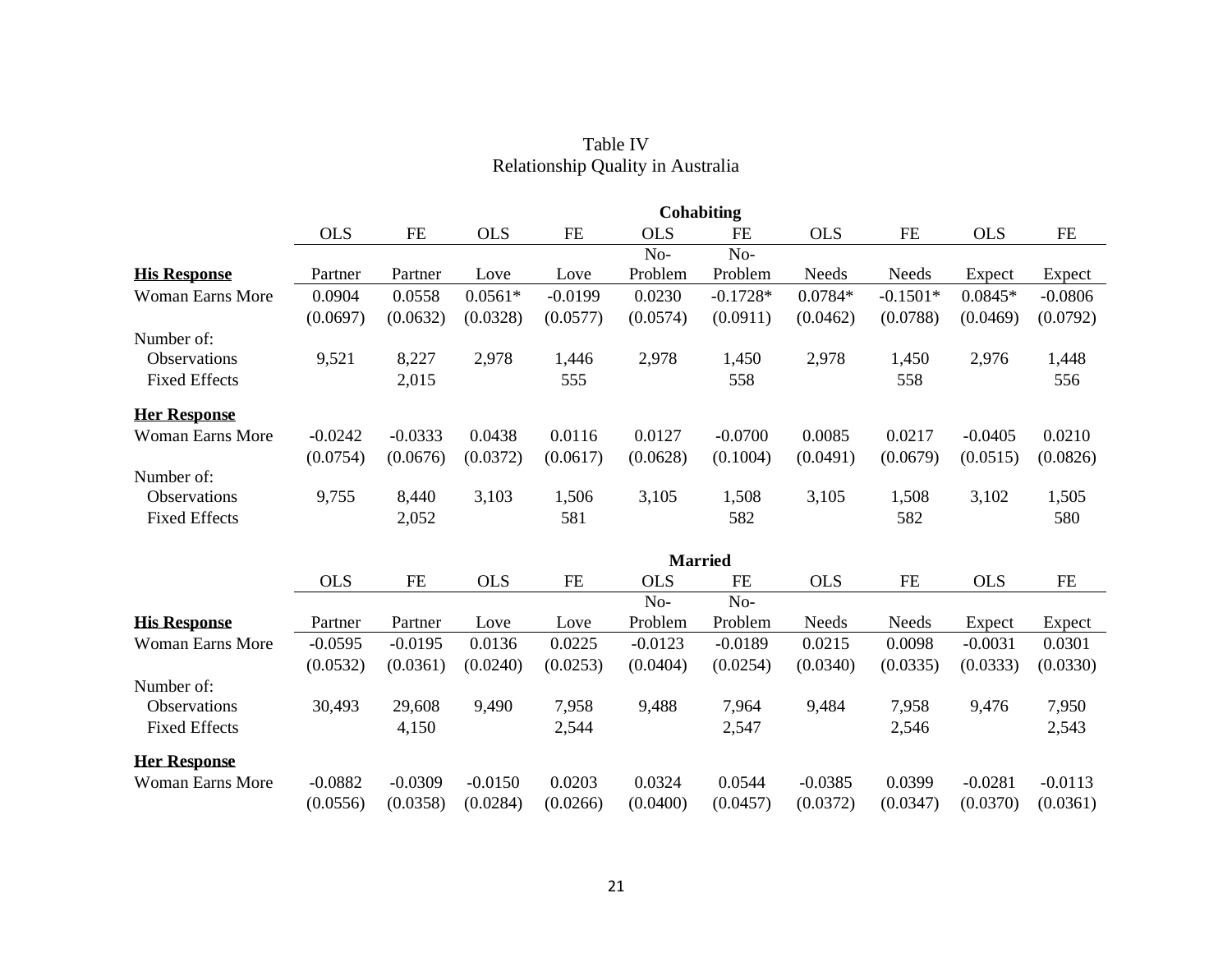| Number of:           |        |        |       |       |       |       |       |       |       |       |
|----------------------|--------|--------|-------|-------|-------|-------|-------|-------|-------|-------|
| <b>Observations</b>  | 30,946 | 30,075 | 9,621 | 8,090 | 9,639 | 8,110 | 9,639 | 8,111 | 9,623 | 8,084 |
| <b>Fixed Effects</b> |        | 4,215  |       | 2,586 |       | 2,590 |       | 2,590 |       | 2,590 |

All specifications include the log of her earnings, the log of his earnings, the log of household earnings, dummy variables identifying households in which she earns all or none of the household earnings, and quadratics in each partner's age. FE specifications exclude singleton observations. All the Australian specifications include controls for state (7), year (13) and each partner's education (7), aboriginal and immigration status (3). Robust standard errors in parentheses: \*\*\*  $p<0.01$ , \*\*  $p<0.05$ , \*  $p<0.1$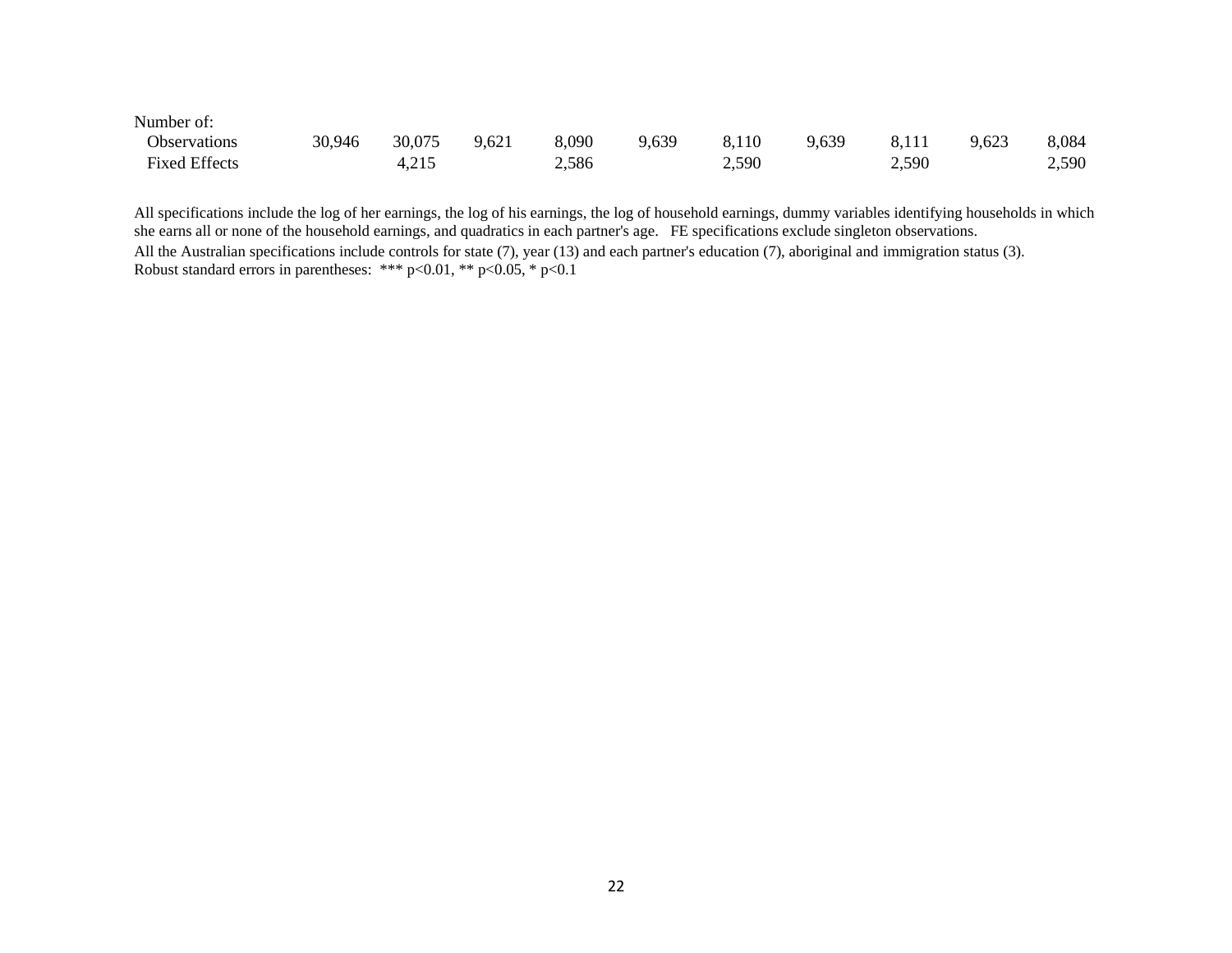## **5. Robustness**

To further dissect these results, we ran a series of sensitivity checks using both the NLSY97 and the HILDA data, described briefly here. Full results for all specifications are available upon request from the authors.

We first re-ran our models on a sub-sample of the HILDA that was close in age to the couples in our NLSY97 sample: specifically, we selected those Australia-residing couples in which at least one partner was born after 1977 (all those in the NLSY97 sample were born between 1980 and 84). See Appendix Table C for results using this sample regarding relationship quality. We find that in cohabiting relationships in Australia that satisfy this age restriction, men report more problems and less meeting of their needs when the couple transitions into female breadwinning, as is the case for the full sample. The women in these young cohabiting partnerships also report a range of negative signals of relationship quality when they are in, or transition into, a state of female breadwinning. Female breadwinning is associated with women in young cohabiting relationships in Australia reporting less satisfaction with their partner in both OLS and FE models; less meeting of expectations in the cross-section; and more problems when transitioning. Despite this, and mirroring the full sample, we find no evidence of higher dissolution risk for these young cohabiters. Married couples in Australia that satisfy the age restriction above report being less satisfied with their partners, and married women report less love of their partner, when the prior year featured female breadwinning, but we see no significant change in relationship satisfaction in the FE models. We do find some evidence of higher five-year dissolution rates in OLS but not FE specifications for couples where these younger women earn more than their partners. We conclude from the above results that compared to our full-sample results, female breadwinning is more negatively associated with relationship quality for young partnerships in Australia, and in the largest number of dimensions for young cohabiting women.

Breaking down the NLSY97 results by gender of the respondent (see Appendix Table D), we find that in the US it is women, not men, whose responses drive the aggregate negative association of female breadwinning with commitment shown in Table III. Coupled with the evidence from the young Australian sample, this leads us to further conjecture that the relationship quality effects we observe in our younger samples may originate primarily in the mind of the woman. These findings support our prior hypothesis that female breadwinning in younger partnerships may serve as a signal to the woman that she could do better on the market for partners.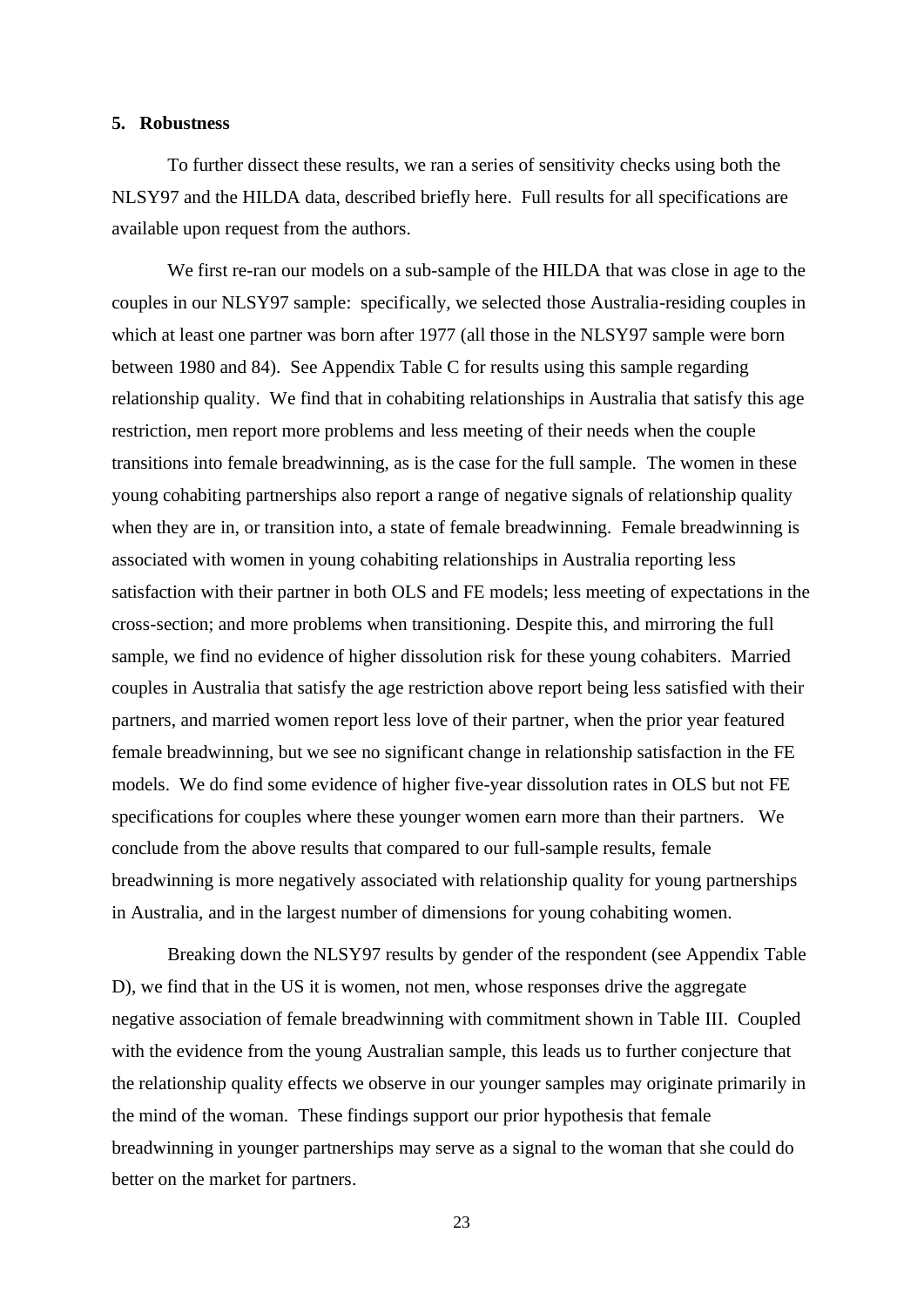Finally, we conducted sensitivity checks (not tabulated here, but available upon request) by level of education, an approach motivated by prior findings that behavior within mixed-gender couples that may relate to gender norms can differ markedly by education level (e.g., Foster and Stratton 2017). As above with the BKP samples, we define less-educated couples in the US to be couples in which neither partner has more than a high school education. We define less-educated couples in Australia to be couples in which the woman has no more than a high school education and the man has no more than a vocational education. Those not classified as less-educated couples are classified as more-educated couples.

In the NLSY97, more-educated married couples report feeling their partner cares more when the partnership transitions into female breadwinning. Otherwise, results on marital quality measures for more-educated couples are not robustly statistically or economically significant. However, more-educated cohabiting partnerships that feature female breadwinning are statistically more likely to dissolve. For more-educated cohabiting couples in Australia, we find female breadwinning to be associated with men reporting more love for their partners in OLS but not FE models. Married women in more-educated partnerships featuring female breadwinning report slightly less satisfaction with their partners, in both OLS and FE models. No robust significant effects are seen on partnership dissolution for more-educated Australian couples.

In the NLSY97, we see less reported commitment and a marginally higher likelihood of dissolution for less-educated cohabiting couples in the presence of female breadwinning, but otherwise no significant results. By contrast, less-educated cohabiting men in Australia report less love for their partner, less satisfaction with the relationship, and that their needs are being less well met, when their partnership transitions into female breadwinning. Women in less-educated married couples in Australia report fewer relationship problems when in or transitioning into a state of female breadwinning. Married men in less-educated couples in Australia also report somewhat fewer relationship problems when transitioning into female breadwinning. There is no consistent evidence of a relation between female breadwinning and dissolution of either cohabiting or married partnerships in Australia for less-educated couples.

We conclude based on these results by education that female breadwinning is generally inconsequential, and sometimes positive, for more-educated couples in our more recent data, with the exception of a modestly higher dissolution risk for US cohabiters. Our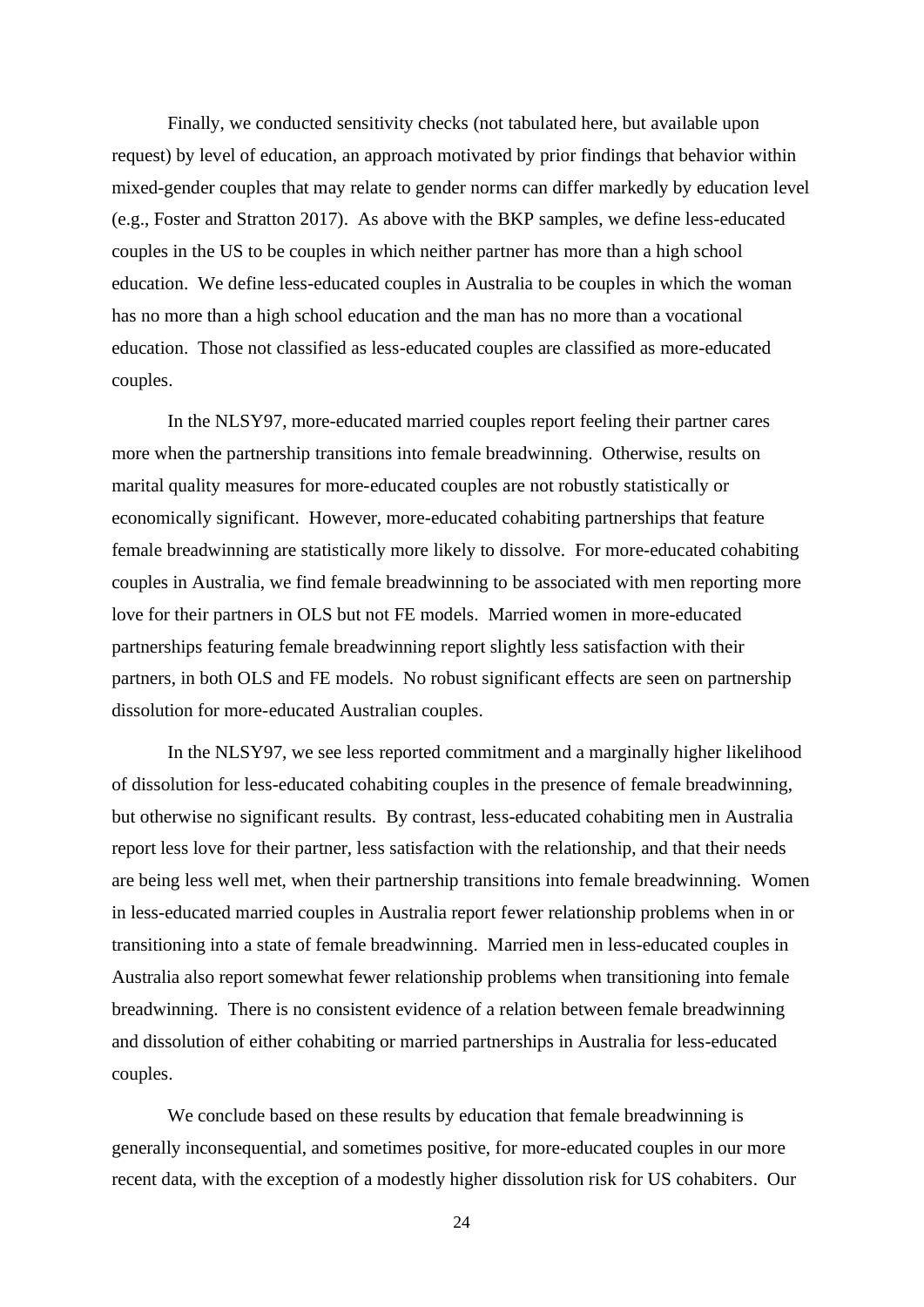results further show that in the US, it is less-educated couples who drive the lower commitment reported in cohabitations featuring female breadwinning. We see these results as consistent with our prior hypothesis that the importance of a male breadwinning norm has declined over time, but with the caveat that this shift is happening more in the minds of moreeducated people. This conjecture is further supported by the evidence in Australia that men in less-educated cohabiting partnerships are more likely to feel relationship stress in association with female breadwinning, though this may also be due – just as in the original BKP results – to transitions into female breadwinning being a consequence of other more serious problems, such as the man's job loss and/or health shocks that he suffers, causing his partner to become the primary earner. More research is needed to fully understand this intriguing result.

## **6. Conclusion**

We find that the effects of female breadwinning on partnership dissolution and relationship quality found in Bertrand, Kamenica and Pan (2015) are concentrated in partnerships in which women are more able to access higher-earning alternative partners. In more recent data, female breadwinning is less impactful overall, suggesting that the norm of the male breadwinner has become less relevant. The effects of female breadwinning are concentrated in cohabiting partnerships. Cohabiters may have more liberal attitudes that are accepting of female breadwinning as compared to married couples, but this effect seems to be dominated by the lower cost of switching partners. Furthermore, it is younger cohabiting women, as well as their partners to a lesser extent, who report more dissatisfaction with their relationship when they become the household breadwinners, perhaps because of the signal that they have better re-partnering opportunities. This conjectured dynamic is supported by the observation that as compared to men in married couples, men in cohabiting relationships report spending about twice as much time unemployed and the unemployment spell is about twice as long when she rather than he is the breadwinner, a state of the world that may act to weaken the health of the partnership.

Some differences by education level are also observed, perhaps because of the generally inverse relation between educational attainment and traditional gender norms. Men in more-educated partnerships have some tendency to report more satisfaction when their partner is the breadwinner, and women less so. Less-educated cohabiting couples in the US, by contrast, report being less committed to their relationship and are marginally more likely to break up in the presence of female breadwinning. Less-educated cohabiting men in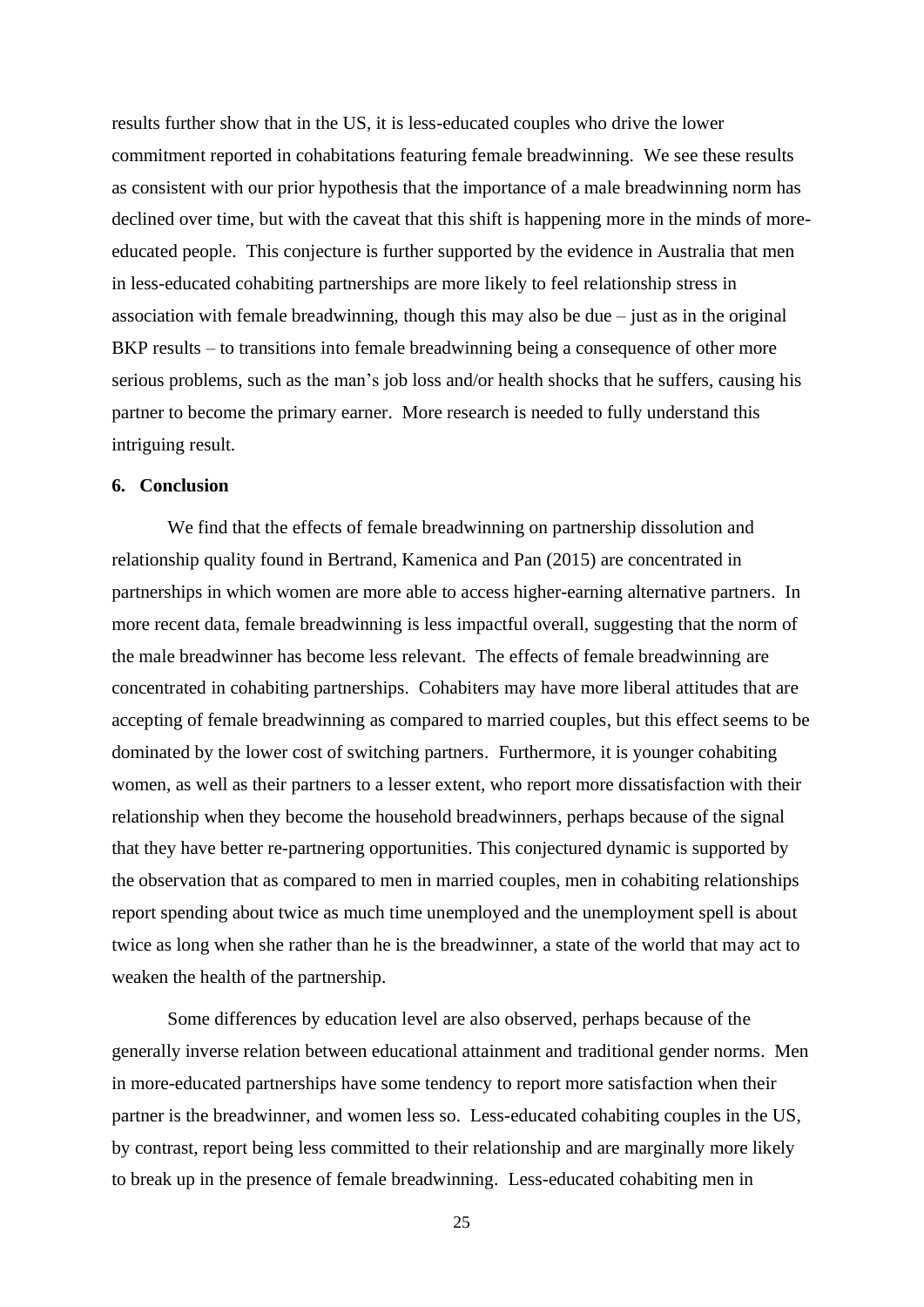Australia also report less satisfaction, though there is no evidence this dissatisfaction leads to relationship dissolution. Partnership dissolution in Australia may be unaffected by female breadwinning because the men who become more disaffected when they lose breadwinning status, and the women who may be able to access more re-partnering options when they become breadwinners, may be compensated for this disutility through higher household income or via other channels that we do not observe.

Our results are subject to limitations necessitated by the constraints of the data sets available as well as the possibility of reporting errors. Specifically, as noted by Murray-Close and Heggeness (2018), it may be that men's errors when reporting their income are larger and more positive than women's. If this is true, then female share should be higher in at least some households than what we observe in our data. If those same households would have had lower satisfaction or higher dissolution, were female share to have been higher – i.e., if women's under-reporting of their income or men's over-reporting of theirs is protective of the marriage – then if effects are not homogeneous, our estimates may be attenuated. Specifically, if there is effect heterogeneity such that it is women in those households that would be more negatively affected by high female income share who most severely under-report their income compared to the man's, then our estimates may be biased toward zero.

Overall, we interpret our results as reflecting a decline over time in the importance of the male breadwinning norm, particularly for more-educated couples, together with the continued relevance of partner-market dynamics in a world in which the average man earns more than his partner. With cohabitations becoming increasingly common, the market dynamics to which cohabiters are particularly sensitive will be relevant to a larger and larger fraction of adults. Future work might track partnerships that form after a femalebreadwinning partnership dissolves in order to further examine these dynamics.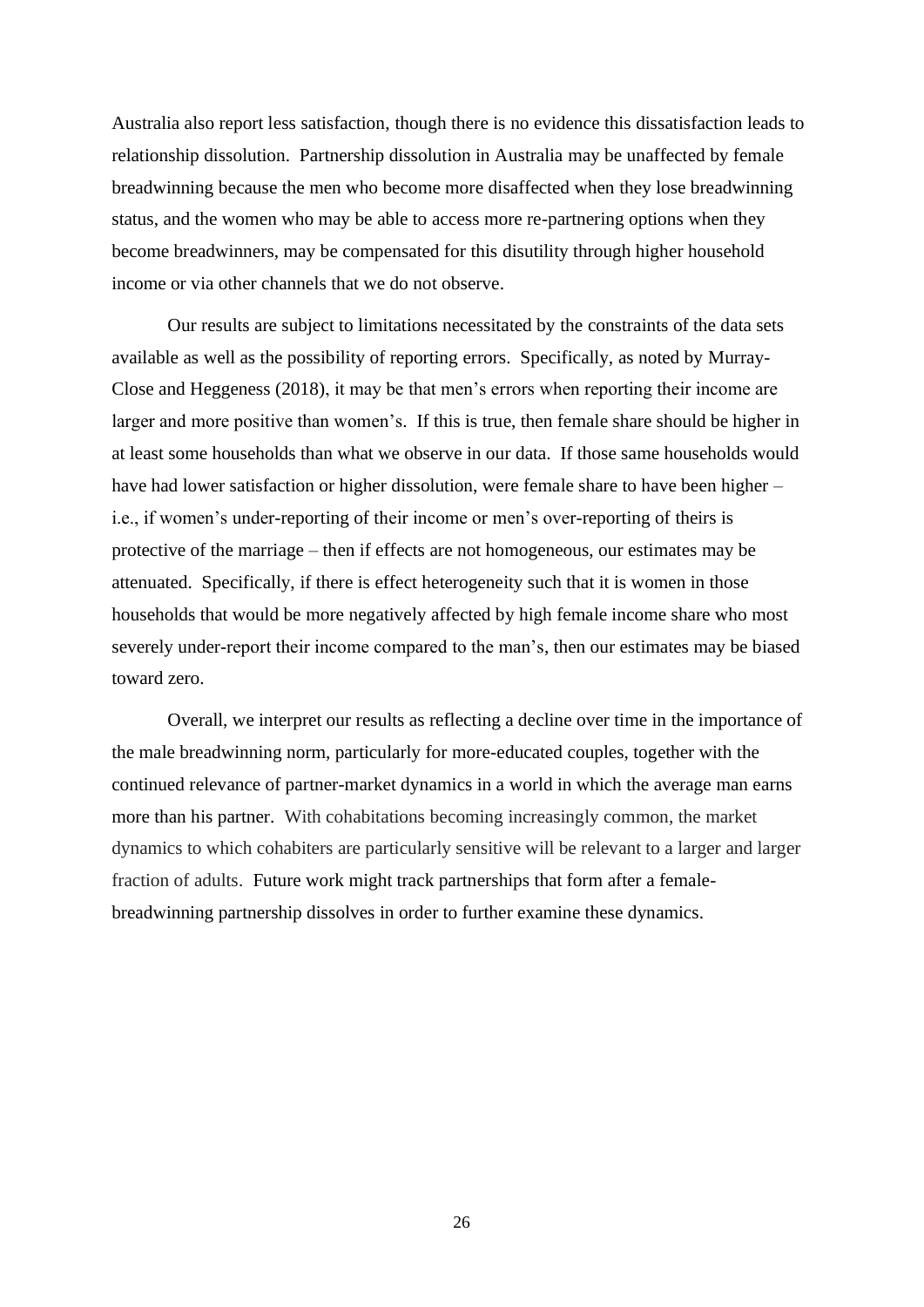## **References**

Allred, Collete A. "Attitudes on Women's Roles in the Home: 1986-2016," National Center for Marriage & Family Research, FP-18-10, 2018.

Binder, Ariel, and David Lam, "Is There a Male Breadwinner Norm? The Hazards of Inferring Preferences from Marriage Market Outcomes," IZA Discussion Paper 11693, 2018.

Bertrand, Marianne, Emir Kamenica, and Jessica Pan, "Gender Identity and Relative Income within Households," *Quarterly Journal of Economics*, 130 (2015), 571–614.

Blau, Francine, Mary C. Brinton, and David Grusky, eds. *The Declining Significance of Gender?* Russell Sage Foundation, 2006.

Bureau of Labor Statistics, "Women in the labor force: a databook," BLS Reports No. 1071, Tables 24B, 25, and 26, [https://www.bls.gov/opub/reports/womens](https://www.bls.gov/opub/reports/womens-databook/2017/home.htm)[databook/2017/home.htm,](https://www.bls.gov/opub/reports/womens-databook/2017/home.htm) November 2017.

Charles, Kerwin Kofi, Jonathan Guryan, and Jessica Pan, "The Effects of Sexism on American Women: The Role of Norms vs. Discrimination," NBER Working Paper No. w24904, 2018.

Eriksson, Karin Hederos and Anders Stenberg, "Gender Identity and Relative Income within Households: Evidence from Sweden," IZA Discussion Paper 9533, 2015.

Folke, Olle and Johanna Rickne, "All the Single Ladies: Job Promotions and the Durability of Marriage," American Economic Journal: Applied Economics, forthcoming.

Foster, Gigi, and Leslie S. Stratton, "Do Significant Labor Market Events Change Who Does the Chores? Paid work, housework, and power in mixed-gender Australian households," *Journal of Population Economics*, Vol. 31, No. 2 (2018), 483-519.

Foster, Gigi, and Leslie S. Stratton, "What Women Want (Their Men to Do): Housework and satisfaction in Australian households," *Feminist Economics,* forthcoming (2018).

Kidd, Anisha, "Gender Norms, Relative Income and Outcomes in Australia," University of Melbourne Honours thesis, 2017.

Murray-Close, Marta, and Misty L. Heggeness, "Manning up and womaning down: How husbands and wives report their earnings when she earns more," SESHD Working Paper #2018-20, 2018.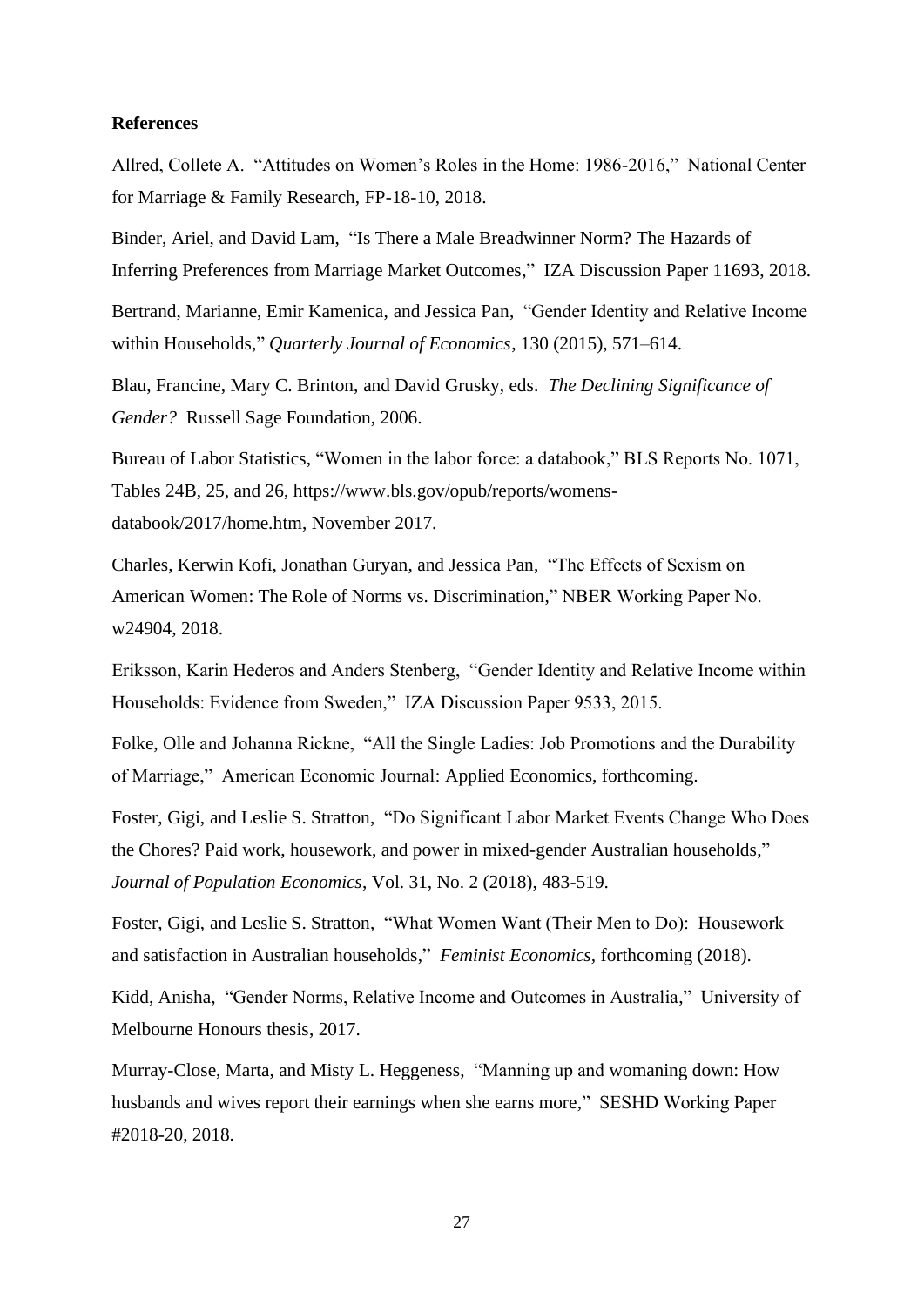Ong, David, Yu (Alan) Yang, and Junsen Zhang, "Hard to get: The scarcity of women and the competition for high-income men in urban China," Chinese University of Hong Kong Department of Economics working paper, 2018.

Sayer, Liana C., and Suzanne M. Bianchi, "Women's Economic Independence and the Probability of Divorce: A Review and Reexamination." *Journal of Family Issues*, 21 (2000), 906–943.

Schwartz, Christine R., and Pilar Gonalons-Pons, ["Trends in Relative Earnings and Marital](http://www.rsfjournal.org/doi/full/10.7758/RSF.2016.2.4.08)  [Dissolution: Are Wives Who Outearn Their Husbands Still More Likely to Divorce?"](http://www.rsfjournal.org/doi/full/10.7758/RSF.2016.2.4.08) *The Russell Sage Journal of the Social Sciences*, 2(4) (2016), 218-36.

Watson, Nicole, and Mark Wooden, "The HILDA Survey: A case study in the design and development of a successful household panel study," *Longitudinal and Life Course Studies*, 3 (2012), 369-381.

Wieber, Anna and Elke Holst, "Gender Identify and Women's Supply of Labor and Non-Market Work: Panel Data Evidence for Germany," IZA Discussion Paper No. 9471, 2015.

Zinovyeva, Natalia, and Maryna Tverdostup, "Gender Identity, Co-Working Spouses and Relative Income within Households," IZA Discussion Paper No. 11757, 2018.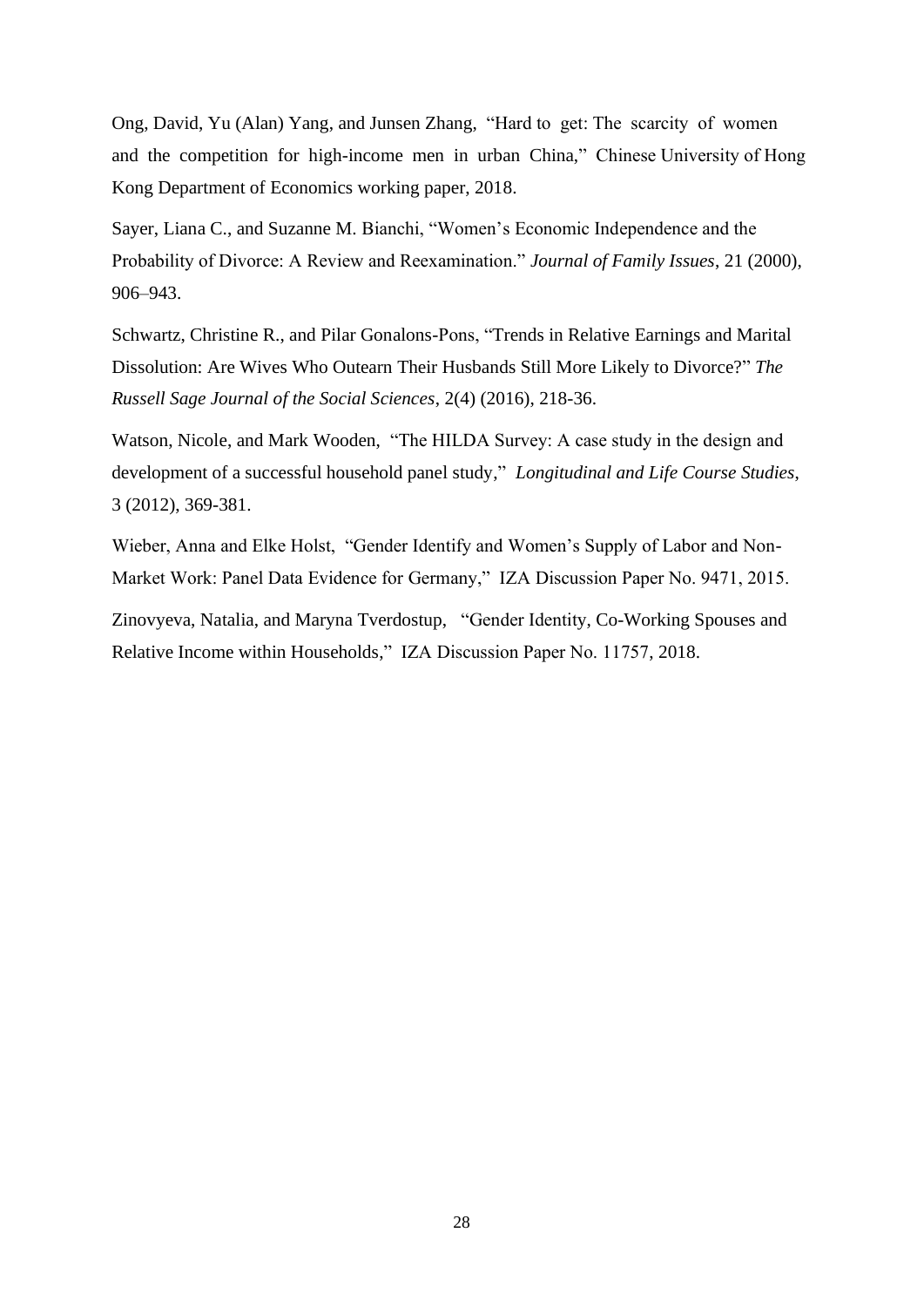## Appendix Table A NLSY97 Sample Statistics

|                                                  |        | <b>Married Couples</b> | <b>Cohabiting Couples</b> |           |  |
|--------------------------------------------------|--------|------------------------|---------------------------|-----------|--|
|                                                  | Mean   | Std. Dev.              | Mean                      | Std. Dev. |  |
| Wage & Salary & Self-Employment Income           |        |                        |                           |           |  |
| Woman earns more                                 | 0.254  | 0.435                  | 0.334                     | 0.472     |  |
| His real earned income (000's 2016\$)            | 45.368 | 35.029                 | 31.044                    | 29.485    |  |
| Her real earned income (000's 2016\$)            | 23.401 | 23.546                 | 19.615                    | 21.039    |  |
| Couple's real earned income                      |        |                        |                           |           |  |
| $(000's 2016\$                                   | 68.768 | 44.766                 | 50.658                    | 40.897    |  |
| He has no earned income.                         | 0.040  | 0.197                  | 0.093                     | 0.290     |  |
| She has no earned income                         | 0.228  | 0.420                  | 0.213                     | 0.410     |  |
| Her share of couple's earned income              | 0.330  | 0.265                  | 0.386                     | 0.300     |  |
| Respondent is a woman                            | 0.559  | 0.497                  | 0.521                     | 0.500     |  |
| <b>His Characteristics</b>                       |        |                        |                           |           |  |
| Age                                              | 28.217 | 4.238                  | 26.899                    | 4.781     |  |
| Hispanic                                         | 0.222  | 0.416                  | 0.241                     | 0.428     |  |
| <b>Black</b>                                     | 0.127  | 0.333                  | 0.209                     | 0.406     |  |
| <b>Other Race</b>                                | 0.103  | 0.304                  | 0.128                     | 0.334     |  |
| Race is Missing                                  | 0.066  | 0.249                  | 0.078                     | 0.268     |  |
| Enrolled full-timea                              | 0.017  | 0.131                  | 0.013                     | 0.113     |  |
| His education (base case: less than high school) |        |                        |                           |           |  |
| <b>High School</b>                               | 0.592  | 0.491                  | 0.567                     | 0.496     |  |
| Some College                                     | 0.046  | 0.209                  | 0.052                     | 0.222     |  |
| AA Degree                                        | 0.119  | 0.324                  | 0.066                     | 0.248     |  |
| <b>BA</b> Degree                                 | 0.083  | 0.276                  | 0.035                     | 0.183     |  |
| <b>Grad Degree</b>                               | 0.012  | 0.111                  | 0.006                     | 0.074     |  |
| He is disabled <sub>a</sub>                      | 0.005  | 0.071                  | 0.006                     | 0.079     |  |
| Her Characteristics                              |        |                        |                           |           |  |
| Age                                              | 26.658 | 3.701                  | 25.174                    | 4.116     |  |
| Hispanic                                         | 0.234  | 0.423                  | 0.244                     | 0.430     |  |
| <b>Black</b>                                     | 0.111  | 0.314                  | 0.177                     | 0.381     |  |
| <b>Other Race</b>                                | 0.107  | 0.309                  | 0.134                     | 0.341     |  |
| Race is Missing                                  | 0.057  | 0.232                  | 0.078                     | 0.268     |  |
| Enrolled full-timea                              | 0.027  | 0.161                  | 0.026                     | 0.158     |  |
| Her education (base case: less than high school) |        |                        |                           |           |  |
| <b>High School</b>                               | 0.558  | 0.497                  | 0.568                     | 0.495     |  |
| Some College                                     | 0.058  | 0.233                  | 0.068                     | 0.251     |  |
| AA Degree                                        | 0.145  | 0.352                  | 0.086                     | 0.281     |  |
| <b>BA</b> Degree                                 | 0.086  | 0.281                  | 0.035                     | 0.185     |  |
| <b>Grad Degree</b>                               | 0.017  | 0.130                  | 0.006                     | 0.078     |  |
| She is disableda                                 | 0.010  | 0.097                  | 0.013                     | 0.113     |  |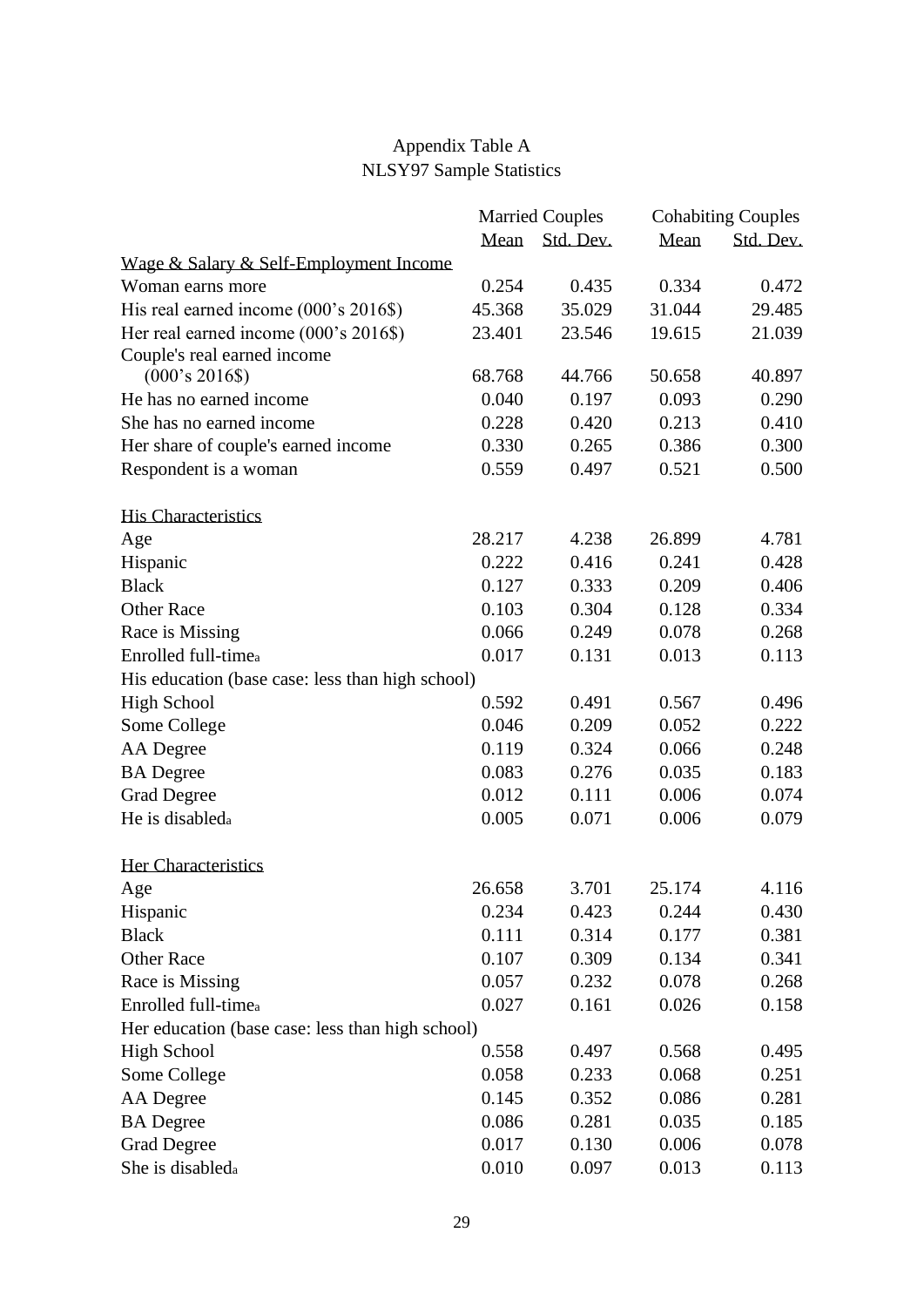| <b>Household Characteristics</b>           |        |        |        |        |
|--------------------------------------------|--------|--------|--------|--------|
| Number of children age 0-2                 | 0.376  | 0.532  | 0.299  | 0.509  |
| Number of children age 3-5                 | 0.423  | 0.599  | 0.337  | 0.556  |
| Number of children age 6-9                 | 0.334  | 0.599  | 0.291  | 0.569  |
| Number of children age 10-14               | 0.133  | 0.409  | 0.123  | 0.394  |
| Number of children age 15-17               | 0.014  | 0.121  | 0.011  | 0.111  |
| Number of other dependents                 | 0.155  | 0.538  | 0.197  | 0.579  |
| Number of other adults                     | 0.234  | 0.709  | 0.365  | 0.853  |
| Resides in (base case: an urban area)      |        |        |        |        |
| a city                                     | 0.326  | 0.469  | 0.400  | 0.490  |
| a rural area                               | 0.237  | 0.425  | 0.177  | 0.382  |
| Ever cohabited in relationship             | 0.465  | 0.499  | 1.000  | 0.000  |
| Months married to date (with this partner) | 48.801 | 35.247 |        |        |
| Months cohabiting to date                  |        |        |        |        |
| (with this partner)                        | 12.645 | 19.236 | 37.920 | 29.716 |
| Number of Observations                     | 13,962 |        | 7433   |        |

Dummy variables to control for wave and region are also included in the analysis.

<sup>a</sup> Disability and enrolment status can only be determined for the respondent, not the partner.

Data from the 1997-2013 waves of the NLSY97, supplemented with relationship data from 2015.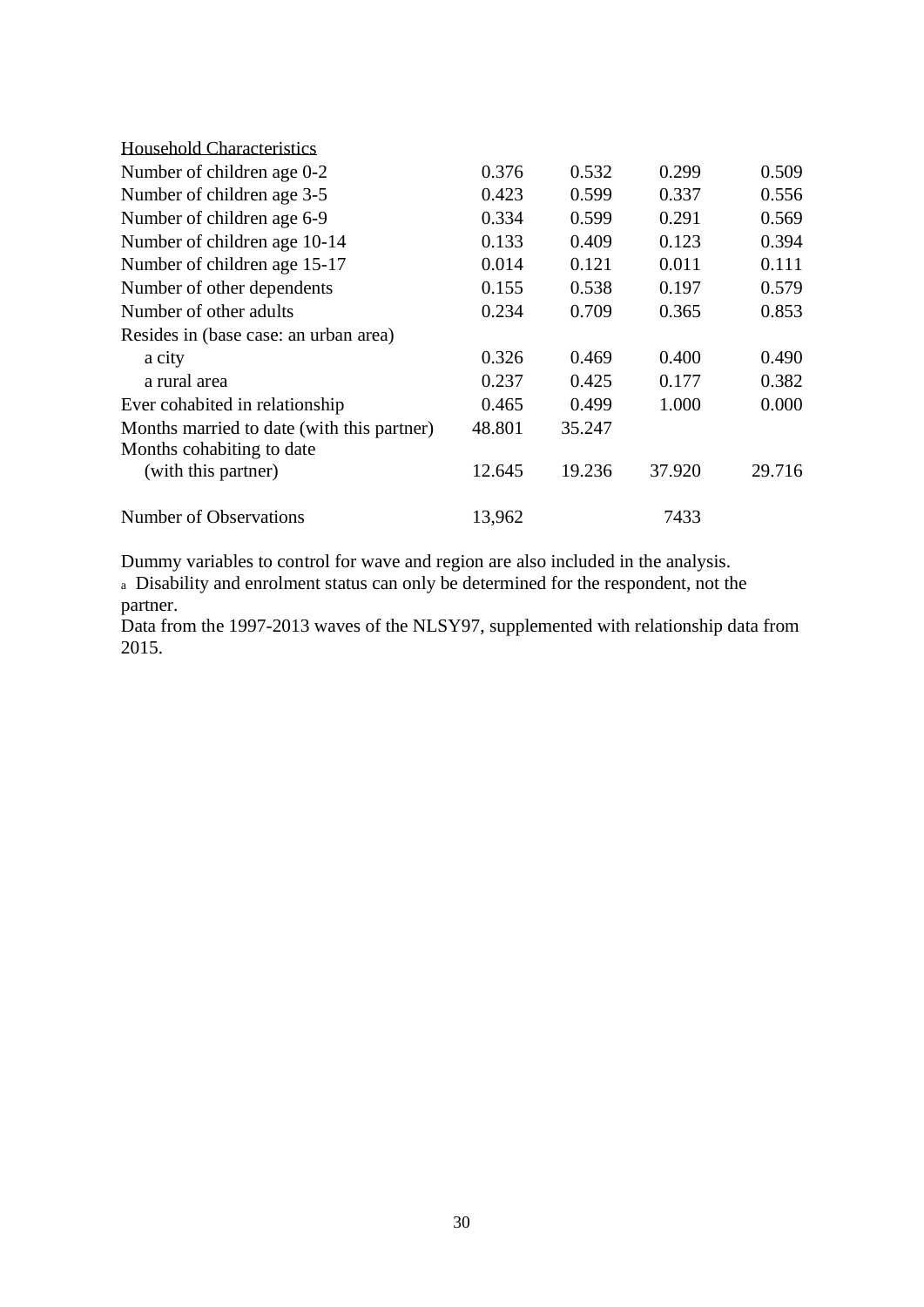## Appendix Table B Hilda Sample Statistics

|                                          |         | <b>Married Couples</b> | <b>Cohabiting Couples</b> |           |  |
|------------------------------------------|---------|------------------------|---------------------------|-----------|--|
|                                          | Mean    | Std. Dev.              | Mean                      | Std. Dev. |  |
| Wage & Salary & Self-Employment Income   |         |                        |                           |           |  |
| Woman earns more                         | 0.239   | 0.427                  | 0.270                     | 0.444     |  |
| His real earned income (000's 2016 AU\$) | 85.400  | 72.878                 | 66.751                    | 52.660    |  |
| Her real earned income (000's 2016 AU\$) | 39.798  | 42.488                 | 40.127                    | 35.232    |  |
| Couple's real earned income              |         |                        |                           |           |  |
| $(000's 2016 AU$ \$)                     | 125.199 | 88.032                 | 106.878                   | 69.868    |  |
| He has no earned income                  | 0.041   | 0.198                  | 0.037                     | 0.189     |  |
| She has no earned income                 | 0.189   | 0.391                  | 0.160                     | 0.367     |  |
| Her share of couple's earned income      | 0.368   | 0.193                  | 0.406                     | 0.181     |  |
| <b>His Characteristics</b>               |         |                        |                           |           |  |
| Age                                      | 44.468  | 10.065                 | 35.847                    | 11.123    |  |
| Immigrant from northern Europe or an     |         |                        |                           |           |  |
| English speaking country                 | 0.115   | 0.320                  | 0.113                     | 0.316     |  |
| Immigrant from another country           | 0.130   | 0.336                  | 0.043                     | 0.203     |  |
| Of aboriginal descent                    | 0.010   | 0.098                  | 0.034                     | 0.181     |  |
| Enrolled full-time                       | 0.011   | 0.103                  | 0.033                     | 0.177     |  |
| His education (base case: 12 years)      |         |                        |                           |           |  |
| Post-Bach                                | 0.072   | 0.259                  | 0.037                     | 0.190     |  |
| <b>BA/Honors</b>                         | 0.068   | 0.252                  | 0.043                     | 0.202     |  |
| Diploma                                  | 0.173   | 0.378                  | 0.123                     | 0.328     |  |
| Cert III/IV <sub>a</sub>                 | 0.106   | 0.308                  | 0.075                     | 0.263     |  |
| 11 Years                                 | 0.101   | 0.302                  | 0.154                     | 0.361     |  |
| 10 Years                                 | 0.042   | 0.201                  | 0.065                     | 0.246     |  |
| $\leq$ 9 Years                           | 0.127   | 0.332                  | 0.169                     | 0.375     |  |
| He is disabled                           | 0.100   | 0.300                  | 0.090                     | 0.286     |  |
| Her Characteristics                      |         |                        |                           |           |  |
| Age                                      | 42.187  | 9.729                  | 33.644                    | 10.659    |  |
| Immigrant from northern Europe or an     |         |                        |                           |           |  |
| English speaking country                 | 0.095   | 0.293                  | 0.098                     | 0.297     |  |
| Immigrant from another country           | 0.141   | 0.348                  | 0.054                     | 0.226     |  |
| Of aboriginal descent                    | 0.011   | 0.105                  | 0.038                     | 0.192     |  |
| Enrolled full-time                       | 0.018   | 0.133                  | 0.045                     | 0.208     |  |
| Her education (base case: 12 years)      |         |                        |                           |           |  |
| Post-Bach                                | 0.050   | 0.218                  | 0.048                     | 0.214     |  |
| <b>BA/Honors</b>                         | 0.091   | 0.287                  | 0.051                     | 0.220     |  |
| Diploma                                  | 0.202   | 0.402                  | 0.190                     | 0.393     |  |
| Cert III/IV                              | 0.109   | 0.312                  | 0.088                     | 0.284     |  |
| 11 Years                                 | 0.144   | 0.351                  | 0.176                     | 0.381     |  |
| 10 Years                                 | 0.067   | 0.251                  | 0.066                     | 0.248     |  |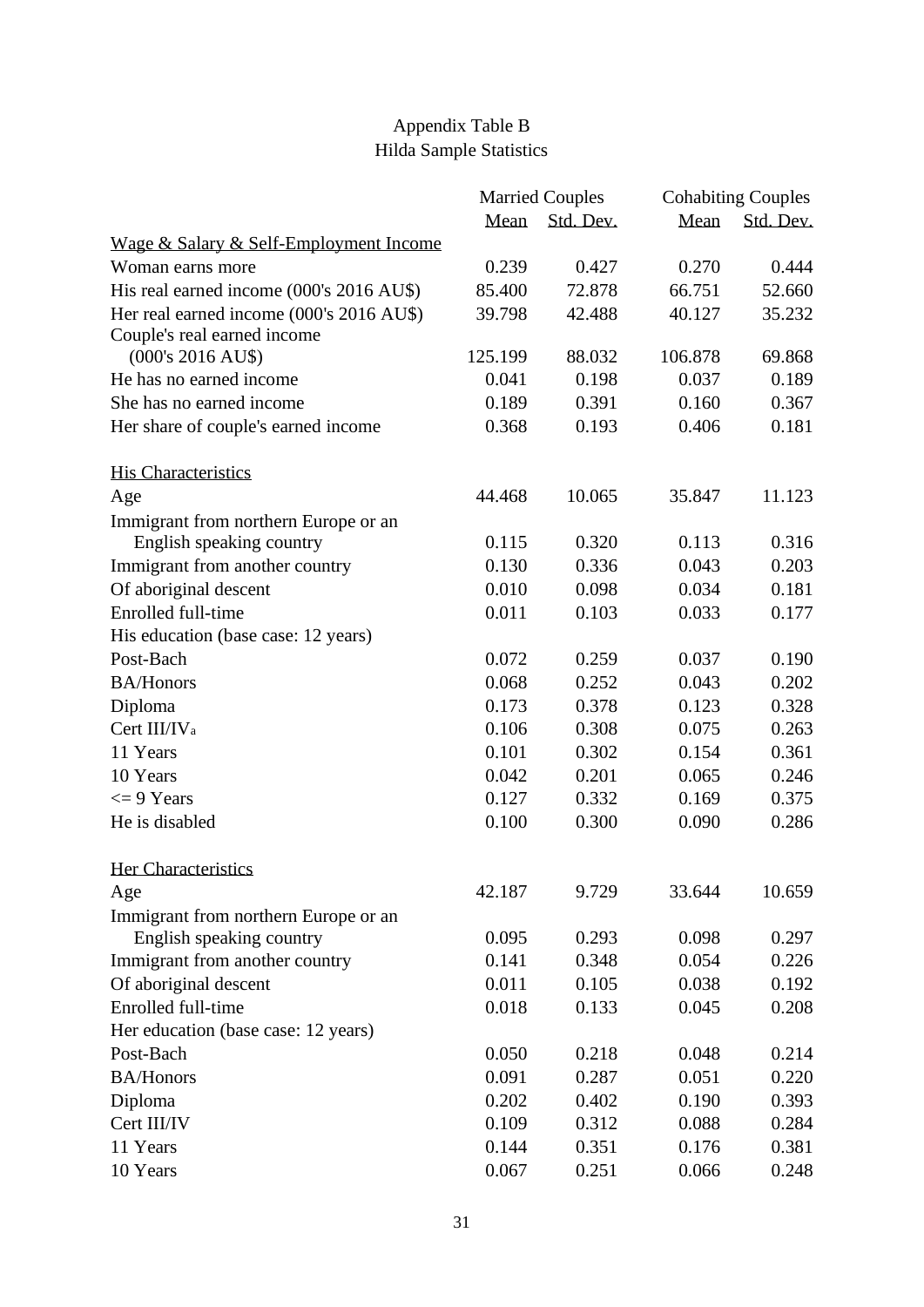| $\leq$ 9 Years                               | 0.185  | 0.388  | 0.165  | 0.371 |
|----------------------------------------------|--------|--------|--------|-------|
| She is disabled                              | 0.108  | 0.311  | 0.104  | 0.305 |
| <b>Household Characteristics</b>             |        |        |        |       |
| Number of children age 0-4                   | 0.381  | 0.685  | 0.287  | 0.594 |
| Number of children age 5-9                   | 0.338  | 0.641  | 0.183  | 0.494 |
| Number of children age 10-14                 | 0.331  | 0.639  | 0.156  | 0.464 |
| Number of other dependents                   | 0.264  | 0.574  | 0.076  | 0.308 |
| Number of other adults                       | 0.238  | 0.589  | 0.194  | 0.596 |
| A child is disabled.                         | 0.053  | 0.224  | 0.040  | 0.196 |
| Another HH member is disabled.               | 0.047  | 0.212  | 0.034  | 0.182 |
| Resides in (base case: an urban area)        |        |        |        |       |
| a city                                       | 0.675  | 0.468  | 0.650  | 0.477 |
| a rural area                                 | 0.126  | 0.332  | 0.106  | 0.307 |
| Ever cohabited in relationship               | 0.578  | 0.494  | 1.000  | 0.000 |
| Years married to date (with this partner)    | 15.249 | 11.000 |        |       |
| Years cohabiting to date (with this partner) | 1.658  | 2.491  | 4.968  | 5.568 |
| Number of Observations                       | 33,053 |        | 10,812 |       |

<sup>a</sup> The Australian education codes used here are defined further at: [https://www.aqf.edu.au/aqf-levels.](https://www.aqf.edu.au/aqf-levels) Dummy variables to control for wave and state are also included in the analysis. Data from the 2000-2016 waves of HILDA.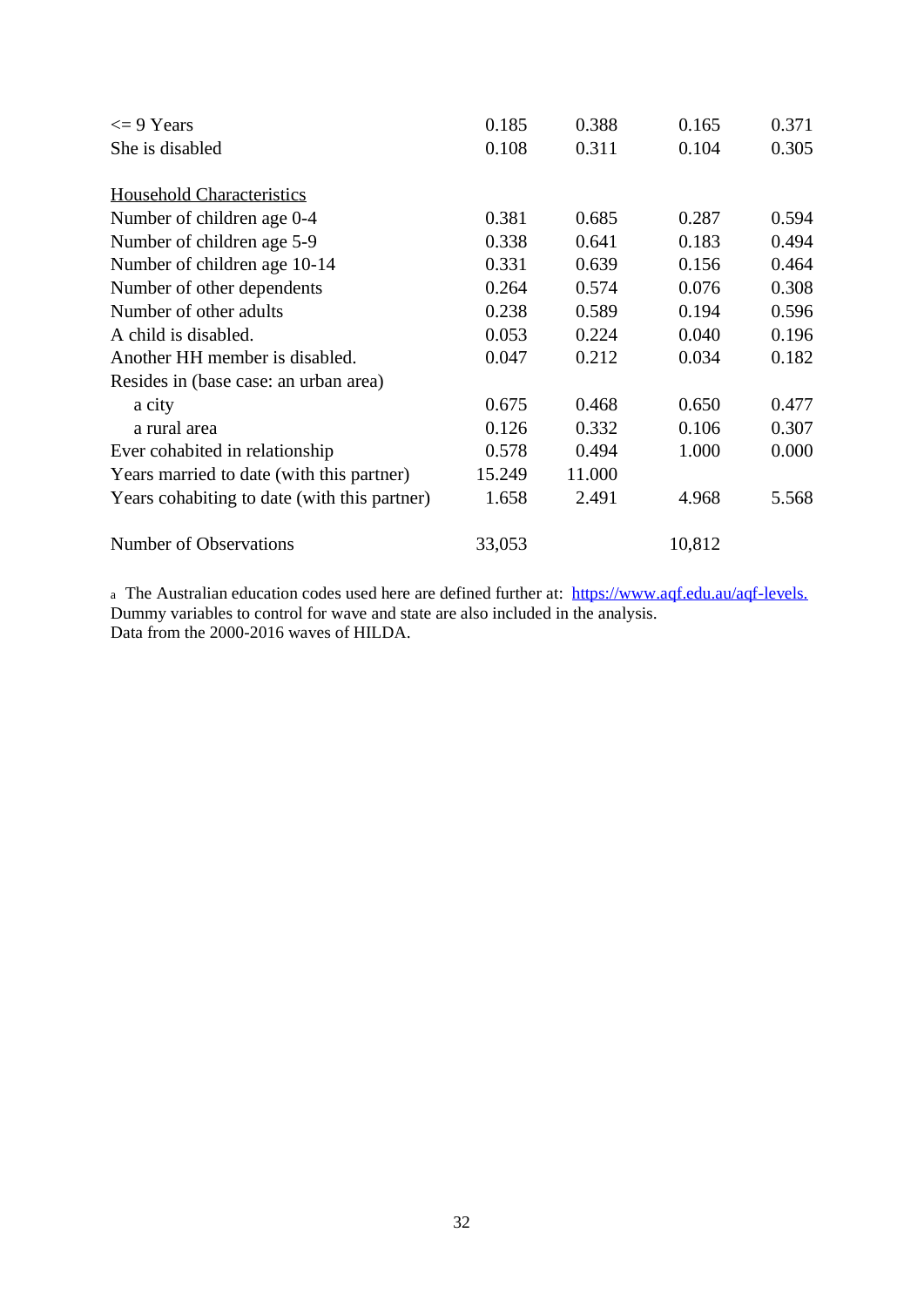|                      |             | Cohabiting  |            |           |            |             |            |             |            |           |
|----------------------|-------------|-------------|------------|-----------|------------|-------------|------------|-------------|------------|-----------|
|                      | <b>OLS</b>  | FE          | <b>OLS</b> | FE        | <b>OLS</b> | <b>FE</b>   | <b>OLS</b> | FE          | <b>OLS</b> | <b>FE</b> |
|                      |             |             |            |           | No-        | No-         |            |             |            |           |
| <b>His Response</b>  | Partner     | Partner     | Love       | Love      | Problem    | Problem     | Needs      | Needs       | Expect     | Expect    |
| Wife Earns More      | $-0.0571$   | 0.0044      | 0.0115     | $-0.0805$ | 0.0142     | $-0.2763**$ | 0.0259     | $-0.2728**$ | 0.0576     | $-0.1637$ |
|                      | (0.0796)    | (0.0830)    | (0.0376)   | (0.0882)  | (0.0725)   | (0.1345)    | (0.0598)   | (0.1204)    | (0.0621)   | (0.1307)  |
| Number of:           |             |             |            |           |            |             |            |             |            |           |
| Observations         | 4,885       | 4,030       | 1,575      | 524       | 1,578      | 532         | 1,577      | 530         | 1,573      | 528       |
| <b>Fixed Effects</b> |             | 1,180       |            | 226       |            | 230         |            | 229         |            | 228       |
| <b>Her Response</b>  |             |             |            |           |            |             |            |             |            |           |
| Wife Earns More      | $-0.1825**$ | $-0.1973**$ | 0.0295     | $-0.0055$ | $-0.0975$  | $-0.3736**$ | $-0.0233$  | $-0.0821$   | $-0.1020*$ | $-0.0982$ |
|                      | (0.0881)    | (0.0906)    | (0.0338)   | (0.0573)  | (0.0803)   | (0.1567)    | (0.0550)   | (0.0891)    | (0.0608)   | (0.1244)  |
| Number of:           |             |             |            |           |            |             |            |             |            |           |
| Observations         | 5,079       | 4,210       | 1,679      | 580       | 1,677      | 580         | 1,678      | 580         | 1,673      | 576       |
| <b>Fixed Effects</b> |             | 1,214       |            | 251       |            | 251         |            | 251         |            | 249       |
|                      |             |             |            |           | Married    |             |            |             |            |           |
|                      | <b>OLS</b>  | <b>FE</b>   | <b>OLS</b> | FE        | <b>OLS</b> | <b>FE</b>   | <b>OLS</b> | <b>FE</b>   | <b>OLS</b> | FE        |
|                      |             |             |            |           | No-        | No-         |            |             |            |           |
| <b>His Response</b>  | Partner     | Partner     | Love       | Love      | Problem    | Problem     | Needs      | Needs       | Expect     | Expect    |
| Wife Earns More      | $-0.2057**$ | $-0.0396$   | 0.0137     | $-0.0118$ | $-0.0243$  | 0.0444      | $-0.0032$  | 0.0583      | $-0.0321$  | 0.1417    |
|                      | (0.0884)    | (0.0732)    | (0.0370)   | (0.0543)  | (0.0840)   | (0.1325)    | (0.0692)   | (0.0887)    | (0.0701)   | (0.0948)  |
| Number of:           |             |             |            |           |            |             |            |             |            |           |
| Observations         | 5,479       | 5,221       | 1,890      | 1,315     | 1,890      | 1,317       | 1,892      | 1,318       | 1,886      | 1,313     |
| <b>Fixed Effects</b> |             | 988         |            | 513       |            | 514         |            | 514         |            | 512       |
| <b>Her Response</b>  |             |             |            |           |            |             |            |             |            |           |
| Wife Earns More      | $-0.1731*$  | $-0.0019$   | $-0.0761*$ | $-0.0784$ | 0.0288     | $-0.0042$   | $-0.0221$  | $-0.0200$   | $-0.0784$  | $-0.0945$ |
|                      | (0.0916)    | (0.0736)    | (0.0436)   | (0.0644)  | (0.0839)   | (0.1219)    | (0.0718)   | (0.0912)    | (0.0736)   | (0.0953)  |

## Appendix Table C: Relationship Quality in Australia for Persons Born after 1977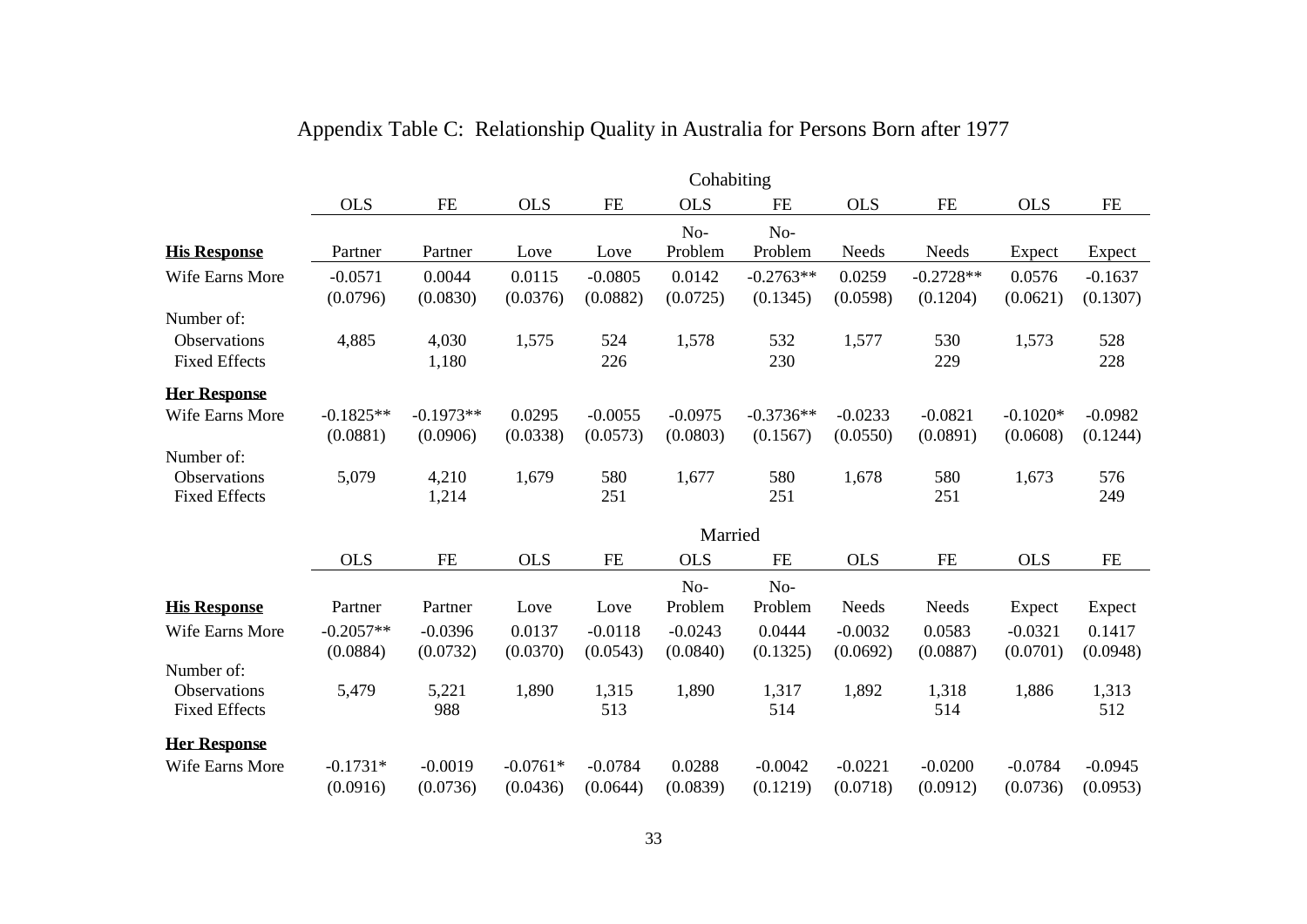| Number of:           |       |       |       |       |       |                        |       |       |      |       |
|----------------------|-------|-------|-------|-------|-------|------------------------|-------|-------|------|-------|
| Observations         | 5,617 | 5,361 | 1,927 | 1,333 | 1,930 | 1,339                  | 1,928 | 1,339 | .924 | 1,331 |
| <b>Fixed Effects</b> |       | 1,015 |       | 520   |       | 50 <sup>o</sup><br>ل⊿ت |       | ر ∠ر  |      | 519   |

All specifications include the log of her earnings, the log of his earnings, the log of household earnings, dummy variables identifying households in which she earns all or none of the household earnings, and quadratics in each partner's age. FE specifications exclude singleton observations.

Controls for state (7), year (13) and each partner's education (7), aboriginal and immigration status (3) are also included. Robust standard errors in parentheses: \*\*\* p<0.01, \*\* p<0.05, \* p<0.1